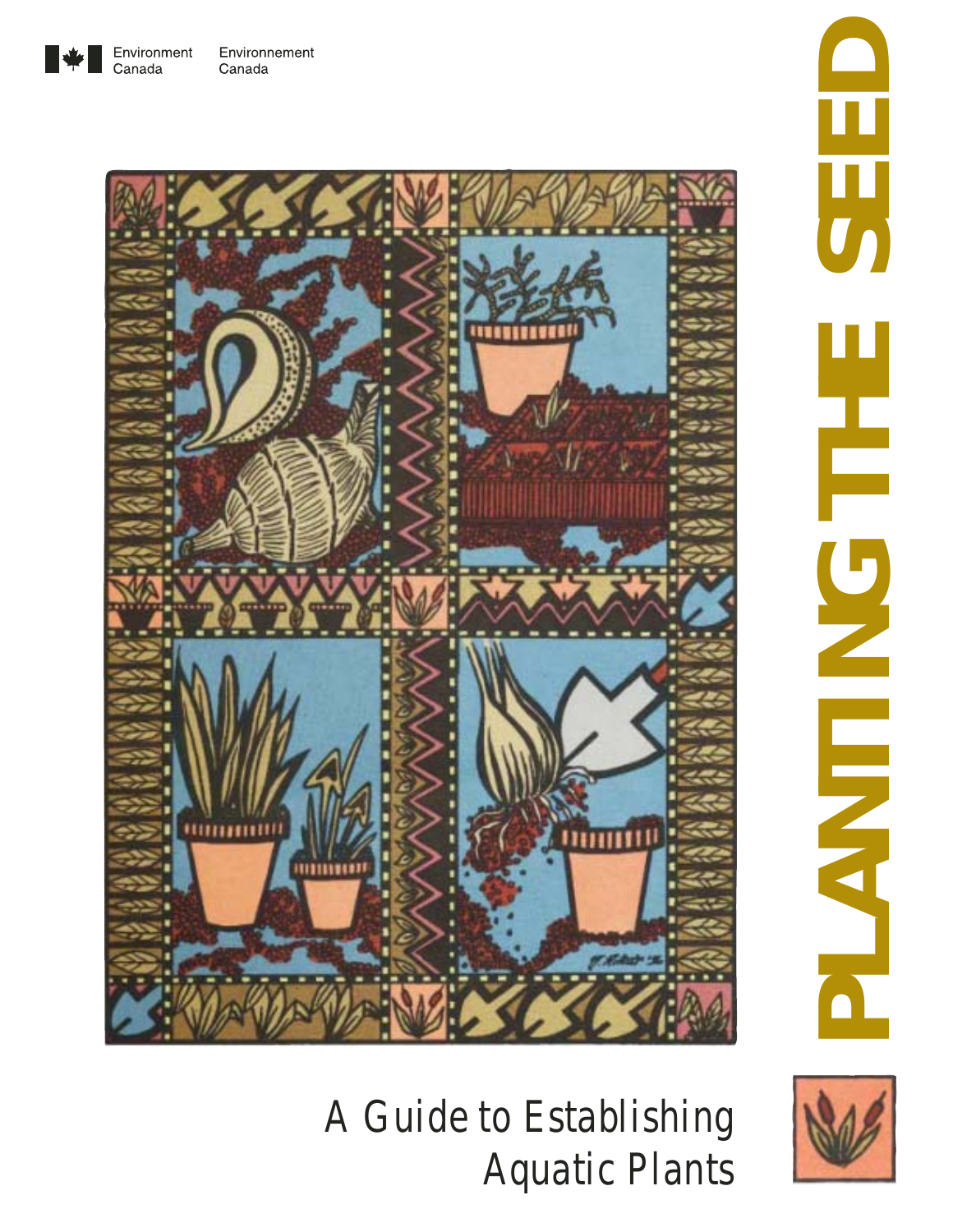## **Author:**

*This report was prepared by Andy Hagen for Environment Canada's Environmental Conservation Branch - Ontario Region.*

## **Acknowledgements**

*Several people assisted with the preparation of this document. Justus Benckhuysen prepared the section on Seed Collection, Cleaning and Propagation. The following people provided technical comments and reviews: Lesley Dunn, Nancy Patterson, Justus Benckhuysen, Brian McHattie, Patricia Chow-Fraser, Jim Collis, John Ambrose, Mary Gartshore, Peter Carson, Donna Havinga, Dale Hoy, Libor Michalak, Paul Morris, Gord MacPherson, Donna Stewart, Erich Haber, Len Simser, Michelle Nicolson, Brian Hickey, Tammara Boughen and Larry Lamb. Illustrations were drawn by Tania Rihar. Finally, the majority of wetland restoration techniques and examples highlighted in this report received funding support from the Great Lakes 2000 Cleanup Fund.*

*The Great Lakes Wetlands Conservation Action Plan (GLWCAP) is a partnership commitment between federal and provincial governments, and non-government organizations to establish a coordinated and comprehensive wetlands conservation program for Great Lakes wetlands.*

# **To obtain further copies of this guide please contact:**

Environment Canada Environmental Conservation Branch Conservation Strategies Division 4905 Dufferin Street Downsview, Ontario M3H 5T4

http://www.on.ec.gc.ca/wildlife/

*Published by Authority of the Minister of the Environment ©Minister of Public Works and Government Services Canada, 1996 Catalogue No. En 21-156/1996E ISBN 0-662-25081-8 Également disponible en français sous le titre : Planter la graine Guide d'implantation des plantes aquatiques*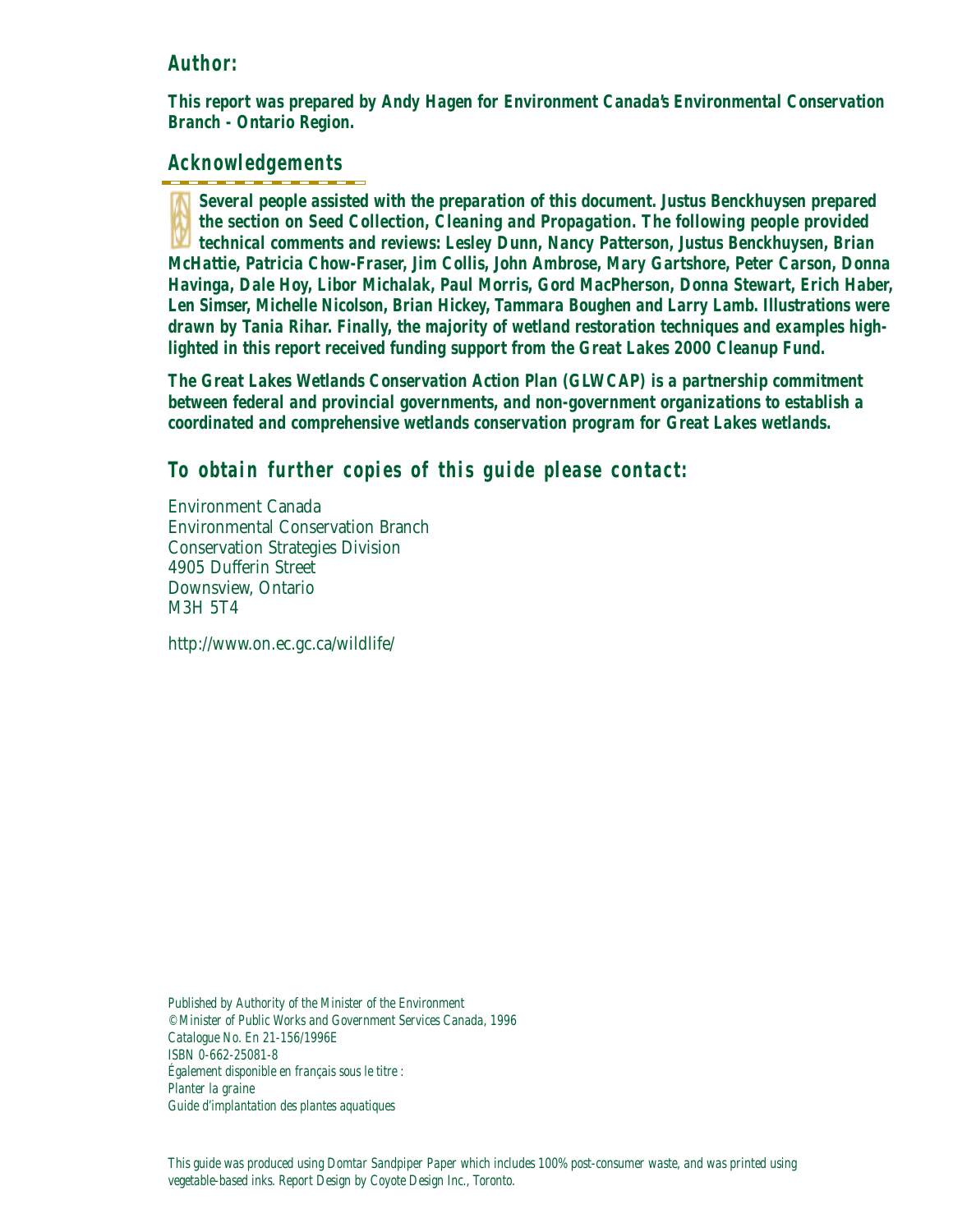# **TABLE OF CONTENTS**

| <b>Planting.</b> |  |
|------------------|--|
|                  |  |
|                  |  |
|                  |  |
|                  |  |
|                  |  |
|                  |  |
|                  |  |
|                  |  |
|                  |  |
|                  |  |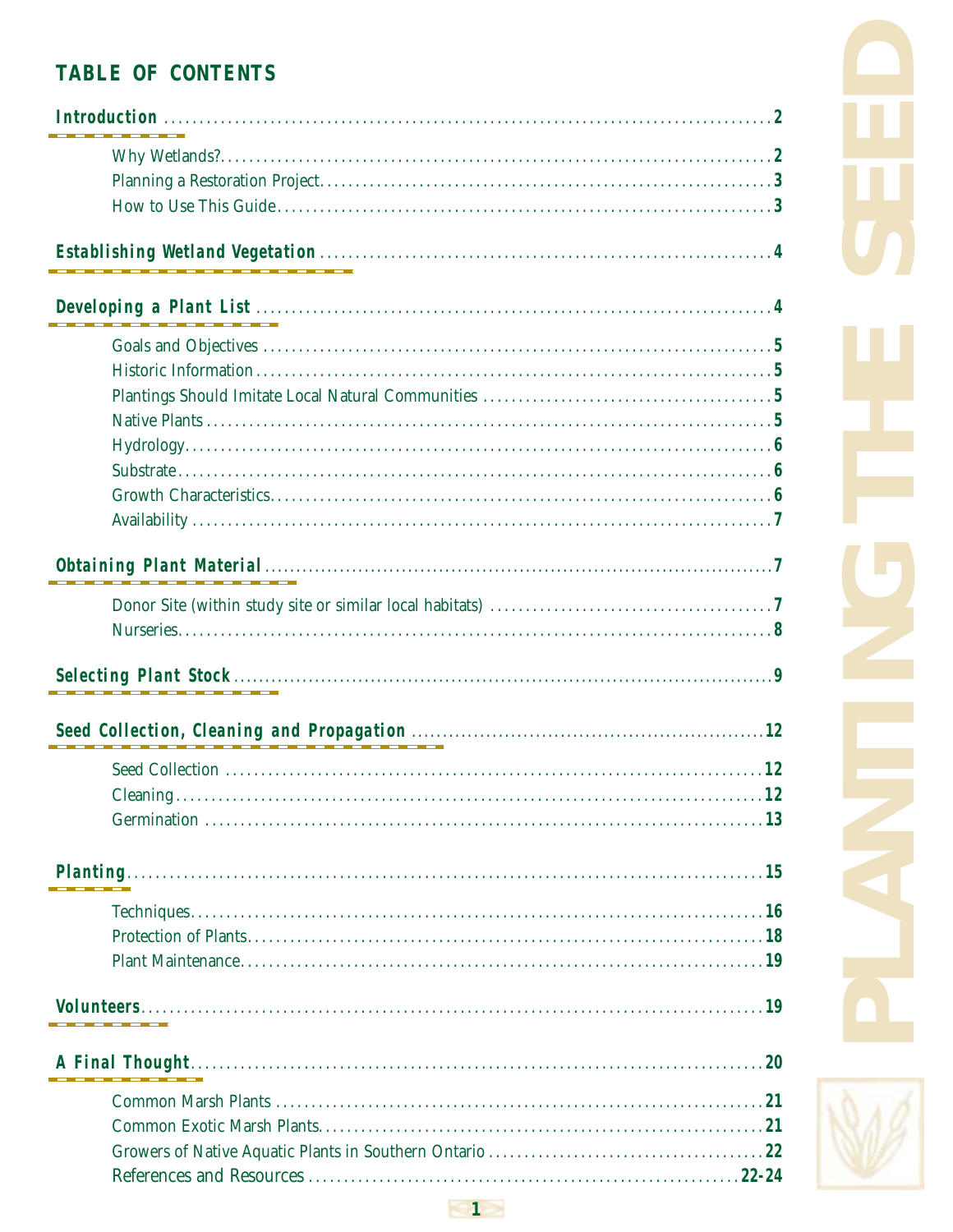# **A GUIDE TO ESTABLISHING AQUATIC PLANTS**

# **Introduction**

*Wetland restoration projects have become an important part of conservation strategies within the Great Lakes Areas of Concern and at other identified locations throughout the Great Lakes basin. Benefits from these projects include: improvements to water quality, better fish and wildlife habitat, conservation of biodiversity, and a greater understanding and relationship with the natural environment. A key component of these restoration initiatives often involves establishing native aquatic plant communities.* 

*Currently, the science of establishing aquatic vegetation in Canada is in its infancy with limited long-term results. Projects often move forward on a trial and error basis, while at the same time developing, demonstrating and modifying new restoration techniques. It is relatively easy to vegetate an area, but it is more difficult to protect plants from fluctuating water levels or a variety of herbivores. Part of the difficulty is that there are few references describing the Canadian experience in wetland restoration. This booklet has been compiled to provide an introductory guide to establishing aquatic plants in the Great Lakes basin.* 

# **Why Wetlands?**

"A wetland is land that is seasonally or permanently covered by shallow water, as well as land where the water table is close to or at the surface. In either case, the presence of abundant water **M** has caused the formation of hydric soils and favoured the dominance of either hydrophytic or water tolerant plants." These unique areas represent a combination of terrestrial and aquatic characteristics, and are further categorized by type as marsh, swamp, fen and bog.

Wetlands represent one of the most important life support systems in the natural environment. Wetlands provide:

- *A water purification system...filtering contaminants, suspended particles and excessive nutrients, improving water quality and renewing water supplies.*
- *An irreplaceable habitat...nesting, feeding and staging ground for many species of waterfowl and other wildlife such as reptiles and amphibians.*
- *A high quality spawning and nursery area for many species of fish.*
- *Natural shoreline protection...protecting coastal areas from erosion.*
- *A reservoir...helping to control and reduce flooding through water storage and retention.*
- *A source of oxygen and water vapour...playing a vital role in the natural atmospheric and climatic cycles.*
- *Recreational activities...hiking, birdwatching and fishing.*

Despite the importance of wetlands they continue to be degraded and destroyed. Urban growth, industrial expansion, drainage for agriculture, new harbour facilities, and ineffective protection measures are all responsible for wetland loss. Wetland restoration is one strategy for maintaining and renewing wetland ecosystems. However, it is an imperfect process with many difficulties and restraints; moreover, restoration is not a substitute to wetland preservation. Wetlands take years to evolve, developing very complex hydrological and

biological systems. For this reason, wetlands are not easily created or restored and every strategy to protect them must be used.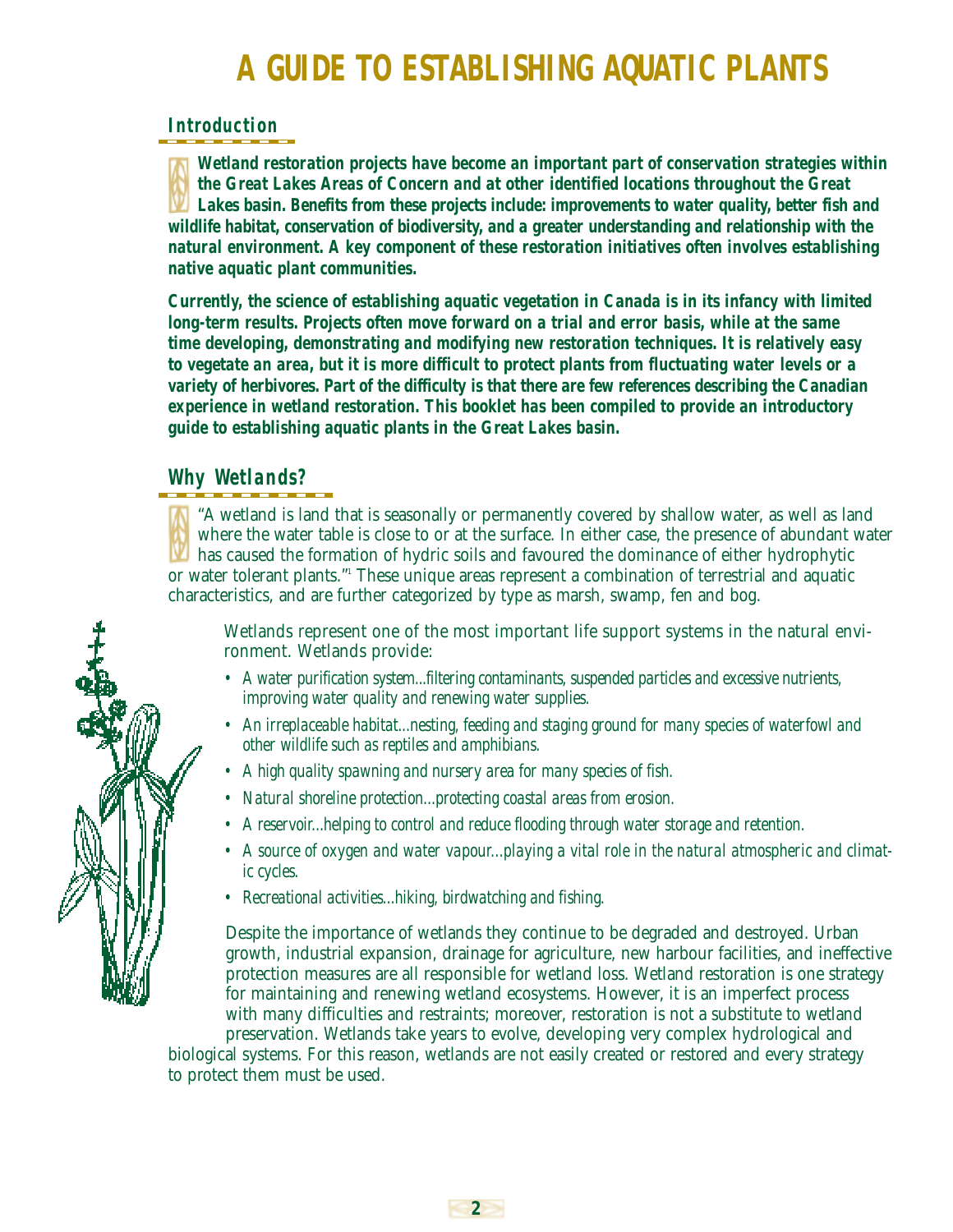# **Planning a Restoration Project**

"Ecological restoration is the process of renewing and maintaining ecosystem health."2 This process is not a simple task. Successful projects require adequate background data, understanding of the project area, clear goals and objectives, long-term commitment (a minimum of five years) and some amount of luck. Projects must be carefully planned and well thought out. In some cases, the planning process will identify aquatic planting as inappropriate or that other mitigative measures must first be in place. Establishing aquatic plants is only one aspect of the wetland restoration process. For this reason, it is necessary to use this guide within a planning framework similar to that outlined in *Habitat Rehabilitation in the Great Lakes, Techniques for Enhancing Biodiversity*. The document outlines a number of important landscape planning issues to consider before embarking on a project:



- *I. Past history and present condition of the restoration site.*
- *II. Making sure rehabilitated or newly created habitat is connected.*
- *III. Environmental contaminants and potential effects on the success and failure.*
- *IV. Pre and post-project monitoring: learning from successes and failure.*
- *V. Planting habitat restoration sites.*
- *VI. The degree of management required to initiate the project and to maintain the site in the long run.*

As well, *Restoring Natural Habitats* provides information on developing a restoration strategy and identifies several design considerations for planning a wetland project. A few discussion topics include: how the project fits into a larger regional context, site evaluation and erosion control.

Early in the planning stage it is necessary to determine if the restoration site is contaminated by persistent toxic chemicals. This is important because, as well as improving water quality by filtering out contaminants, wetlands provide habitat for many species of fish and wildlife. Restoring polluted sites can result in the accumulation of chemicals in plants and other aquatic biota living at these new habitats. If contamination is identified, it may be best not to restore the area or to wait until remedial cleanup measures are undertaken.

# **How to Use This Guide**

This guide outlines a number of issues and options to consider when establishing aquatic plants. It is mainly intended for marsh habitats; however, some discussion topics may be applicable to swamps. It does not pertain to fens or bogs.

The guide outlines how to develop a list of species for planting. Once this is determined, there is useful information on the following: appropriate sources for obtaining plant material; appropriate type of stock to select for planting; how to collect, process and propagate seed; and, how to plant and protect various plant species. In addition, there are a number of helpful hints and techniques for developing a successful vegetation project. Finally, a list of references and resources is provided for further information.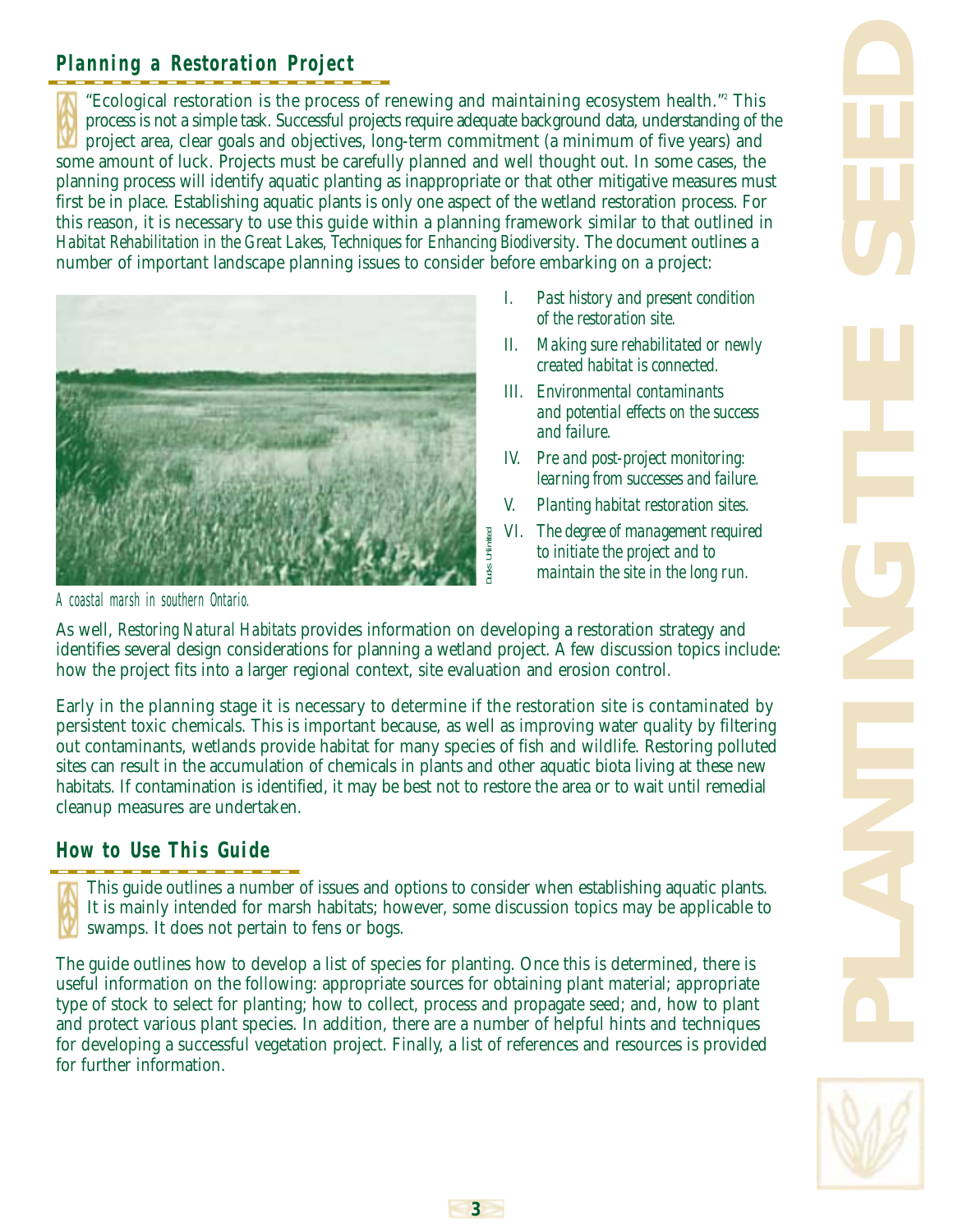# **Establishing Wetland Vegetation**

There are two approaches for establishing wetland vegetation: natural colonization and planting. The most appropriate or a combination of methods will be identified during the planning phase of the project. Natural colonization refers to the establishment of plants through the germination of existing seeds or those brought to the site naturally by wind, water or wildlife from nearby sources. Planting involves placing desirable species at a site.

Natural colonization is a viable method and in some cases it will occur relatively quickly. Annual species such as nut grass (*Cyperus* sp*.*) or pioneers like soft rush (*Juncus effusus*) can provide 100 per cent cover in three months if there are appropriate site conditions such as a drop in water levels leading to a wet meadow or exposure of mudflats during early spring. This method is a wise alternative to planting because it is very inexpensive and not as labour intensive. It is appropriate for areas that are difficult to plant or are relatively large in size. However, poor site conditions, little or no seed source and surrounding land uses (e.g., pollutants) can slow the rate of natural colonization and possibly lead to the invasion of undesirable species. Carp (*Cyprinus carpio*), muskrat (*Ondatra zibethicus*) and waterfowl feeding will also challenge this process. Under these circumstances planting may be the only viable option.

# **Developing a Plant List**

Developing a plant list is one of the first tasks to complete before embarking on a wetland planting project. The selection of plants should reflect a native vegetation community of the local bioregion that is appropriate for a particular wetland type. This may involve some historical and local community research. Each project will have a unique plant list based on local environmental conditions and the desired outcome of the project. When developing a plant list, consider the following points.

# **MARSH VEGETATION FORMS**

Before developing a plant list it is helpful to understand the different forms of plants growing in a marsh environment. Various forms include:

**Emergent**: a rooted plant growing up through the water surface; the majority of plant is above water.

> **Floating-leaved**: a plant rooted in the substrate with its leaves floating on the water surface.

> > **4**

**Free-floating**: a plant growing while freely floating on water.

> **Submergent**: a plant growing completely underwater; can be rooted or floating.

*\*See page 21 for a list of Common Marsh Plants and examples of species from each form.*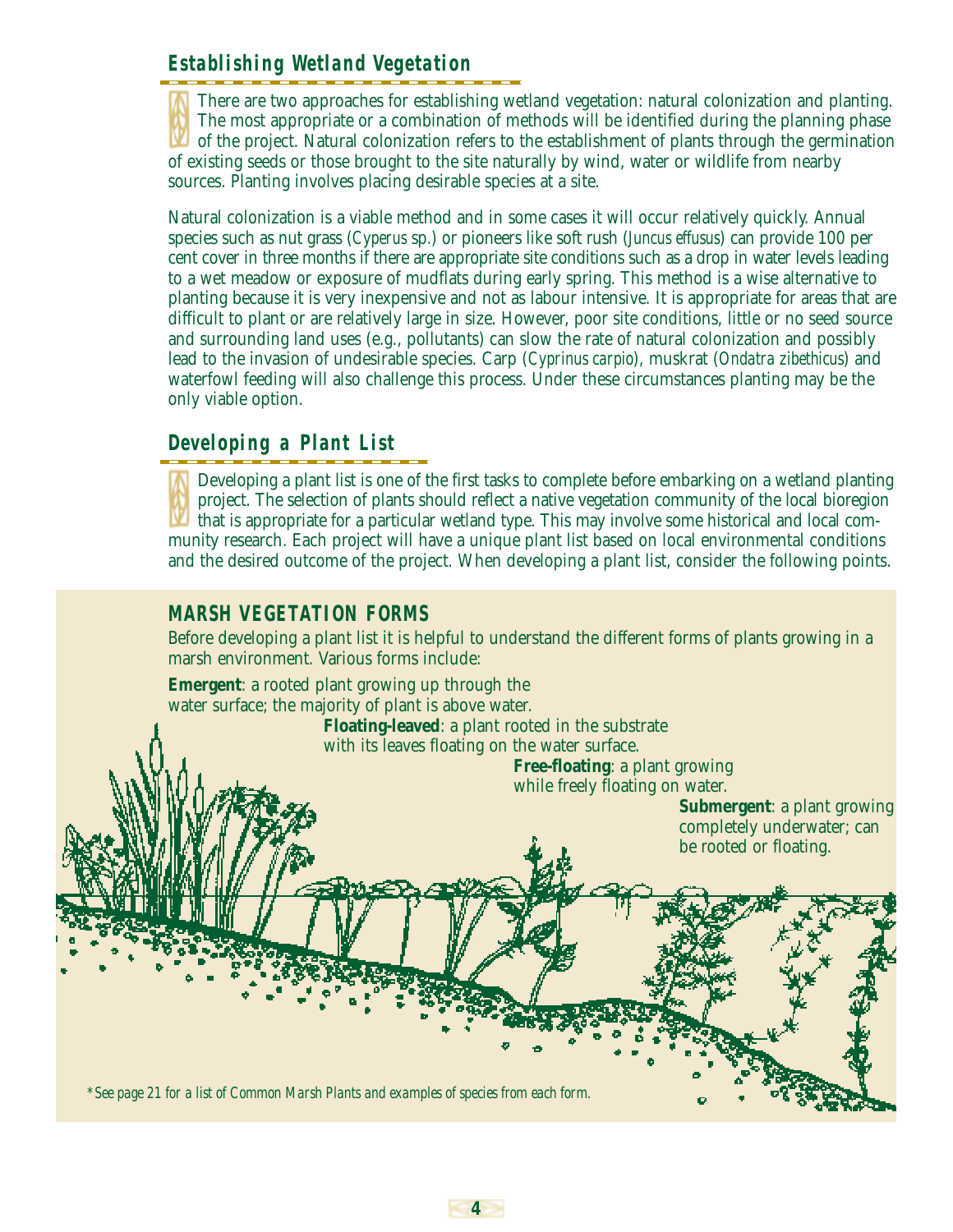# **1. Goals and objectives**

Plant lists will vary depending on the goals and objectives of a project. These may include establishing diverse plant communities, enhancing habitat for fish and wildlife, improving water quality and creating educational opportunities. As an example, improving water quality may involve planting species that can quickly stabilize substrate like cattails (*Typha* spp.) and bulrushes (*Scirpus* spp*.*). Developing educational opportunities may entail restoring or creating a variety of habitats. Restoring habitat for a particular bird species such as Sora (*Parzana carolina*), requires wild rice (*Zizania aquatica*), sedges (*Carex* spp.), grasses, smartweeds (*Polygonum* spp.) and bulrushes to provide food and cover.

# **2. Historic information**

Historic plant inventories are a useful starting point when developing a plant list for restoration projects. These lists will give a good indication of the species and communities that used to exist or still occur at a site. Sources of historical information include: original land survey records from the Ontario Ministry of Natural Resources' Crown Survey Records; past studies from academic institutions or governmental agencies; historical manuscripts; aerial photography; local herbariums; and, records from local botanist and naturalist clubs.

# **3. Plantings should imitate local natural communities**

Observe the community structure of native species growing at the project site. Also, pay close attention to the species composition: which species are dominant and where do they occur; what is their association with other species and at what percentage? This is a good way to select species and decide where they should be planted. If only a few species are present or the project involves creating a wetland, examine similar type wetlands in the area. Schedule visits to a number of wetlands at different times of the year to fully characterize potential natural communities. This will take into account short-term limiting factors such as scouring from high velocity flows after heavy rain or drying-out over the winter.

# **4. Native plants**

Native plants are species that occur naturally in an area since the last glaciation and prior to European settlement. Species can be genetically differentiated across a range of spatial and environmental gradients (e.g., climate, soil, hydrology, topography). It is therefore important to select species that are native to the local region and of local source. The benefits of planting native species include:

- *Conservation of local genetic diversity.*
- *Adaptation and integration with local flora and fauna (e.g., ability to provide food, shelter).*
- *Improved growth, vigour and fertility.*
- *Increased survival rate in local environmental conditions.*
- *Reduced maintenance costs because these species are better adapted to site conditions.*

It can be difficult to differentiate between many species of wetland plants. When selecting native plants it is best to consult with a botanist to ensure the proper identification of all species.

Avoid selecting exotic plants. Some of these species can severely impact restoration activities by displacing native vegetation. It is a good idea to develop a list of local plants that distinguishes native from non-native species (refer to page 21 for a list of common exotic wetland plants). The publication *Invasive Plants of Natural Habitats in Canada* provides a comprehensive discussion on invasive wetland exotics.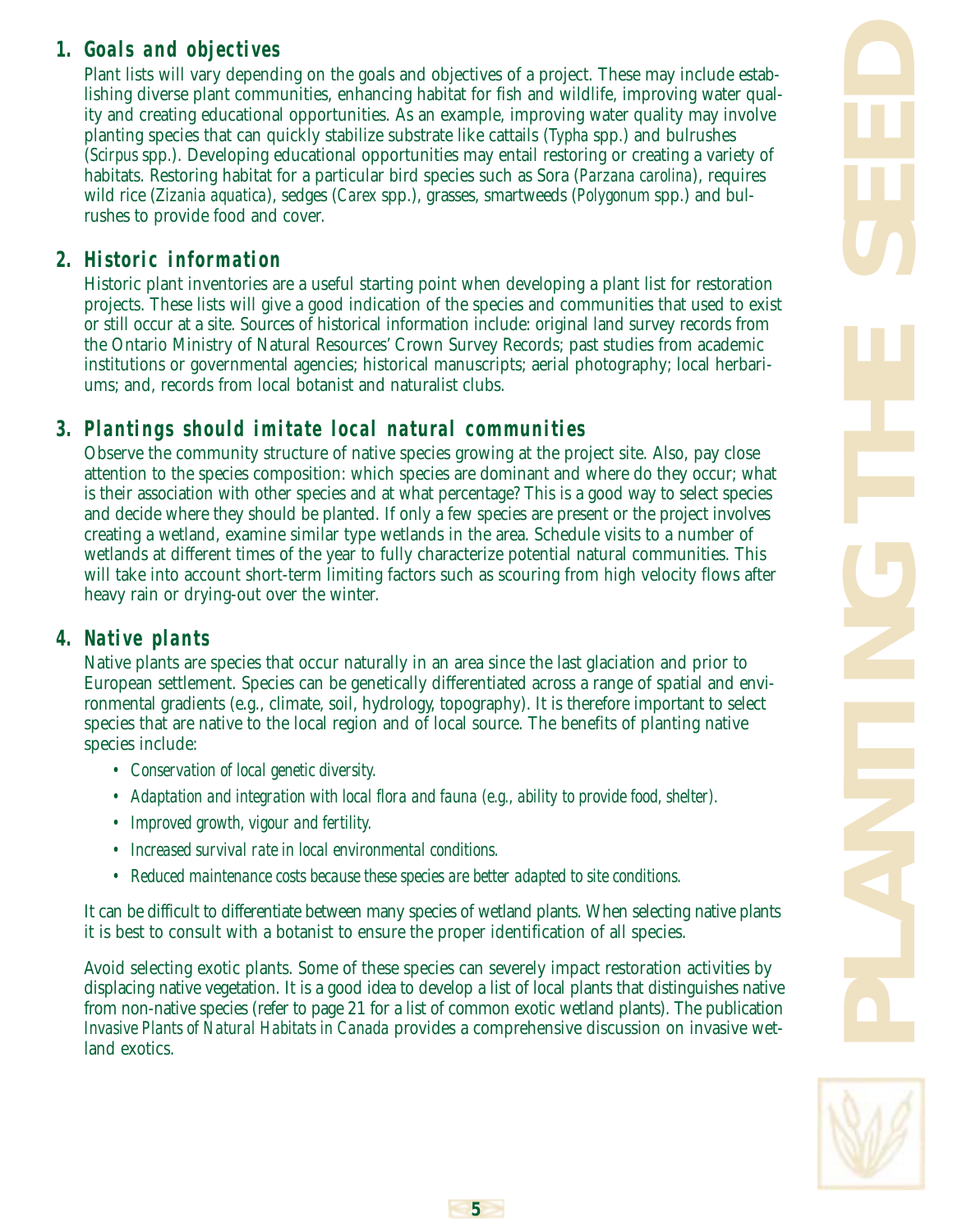# **EXOTIC AND INVASIVE PLANTS?**

Exotic plants are not native. These species are largely present because of intentional or inadvertent human activities. Quite often exotic plants are introduced from other continents. Purple loosestrife (*Lythrum salicaria*), a common and familiar wetland exotic, was likely introduced to North America from foreign seed crops, livestock feed or more likely, the discharge of ship ballasts. Further spread of this species is linked to herbal use, garden plantings and inclusion in wildflower seed mixtures.

Some exotics are also invasive. Invasive refers to species that reproduce so aggressively they displace native vegetation resulting in a loss of floral and faunal habitat and species diversity. Invasive exotics such as purple loosestrife, Eurasian watermilfoil (*Myriophyllum spicatum*) and flowering-rush (*Butomus umbellatus*) can severely degrade wetlands by displacing native vegetation.

Some native species can also be invasive. Several cattail and bulrush species can rapidly take over an area. Their aggressive nature can be useful when trying to establish vegetation quickly. This can also be a problem when trying to develop a diverse community. The invasive nature of a plant should be considered before planting. *The Wetland Planting Guide for the Northeastern United States* describes several species that are possibly invasive.

# **5. Hydrology**

This is the most critical factor to consider when selecting aquatic vegetation. Wetland hydrology deals with water regime characteristics such as water depth, flooding, water quality and flow. A typical plant list includes a range of species adapted to different water regimes. Water quality is particularly important. Certain native species may not tolerate degraded conditions. As an example, it would be very difficult to restore wild rice in areas with high turbidity, nutrient and pollution levels. It may be necessary to initially select a few hardy species that can quickly establish and tolerate poor water quality (e.g., bulrushes, cattails). In time, these plants will help create more suitable conditions for the natural colonization or planting of other species. *Techniques for Wildlife Habitat Management of Wetlands* discusses several physical and chemical tolerance levels for aquatic species.

# **6. Substrate**

Soil texture, moisture-holding capacity, fertility, pH, salinity and contaminants will affect plant establishment and growth.<sup>3</sup> For instance, it may not be practical to select species such as arrowhead (*Sagittaria* spp.) or pickerelweed (*Pontederia cordata*) for areas with a soft unconsolidated substrate. These species are better suited for sites with firm substrate enabling plants to firmly root and not allow bareroot propagules or tubers to float away shortly after planting. A propagule is a segment of a plant used to vegetatively reproduce or propagate a species.

# **7. Growth Characteristics**

Consider the following points when selecting plants:

#### *Life expectancy (annual, perennial)*

Annuals live for only one growing season and reproduce by seed. Annuals have a disadvantage in restoration because they die after the first year of growth, they may not hold soil over the winter season and their seeds may not germinate at the original planting site. As well, vacated spots created by annuals may allow exotic species to become established. However, annuals can provide short-term cover until a site can be planted with perennials. Perennials grow year after year at the same site. Perennials are advantageous because they can hold on to and expand from the original planting site.

#### *Rate of plant establishment*

If it is necessary to vegetate an area in a short period of time, it may be best to obtain species that spread quickly using rhizomes (e.g., cattail). This is often an important concern when selecting plants to stabilize substrate or prevent erosion.

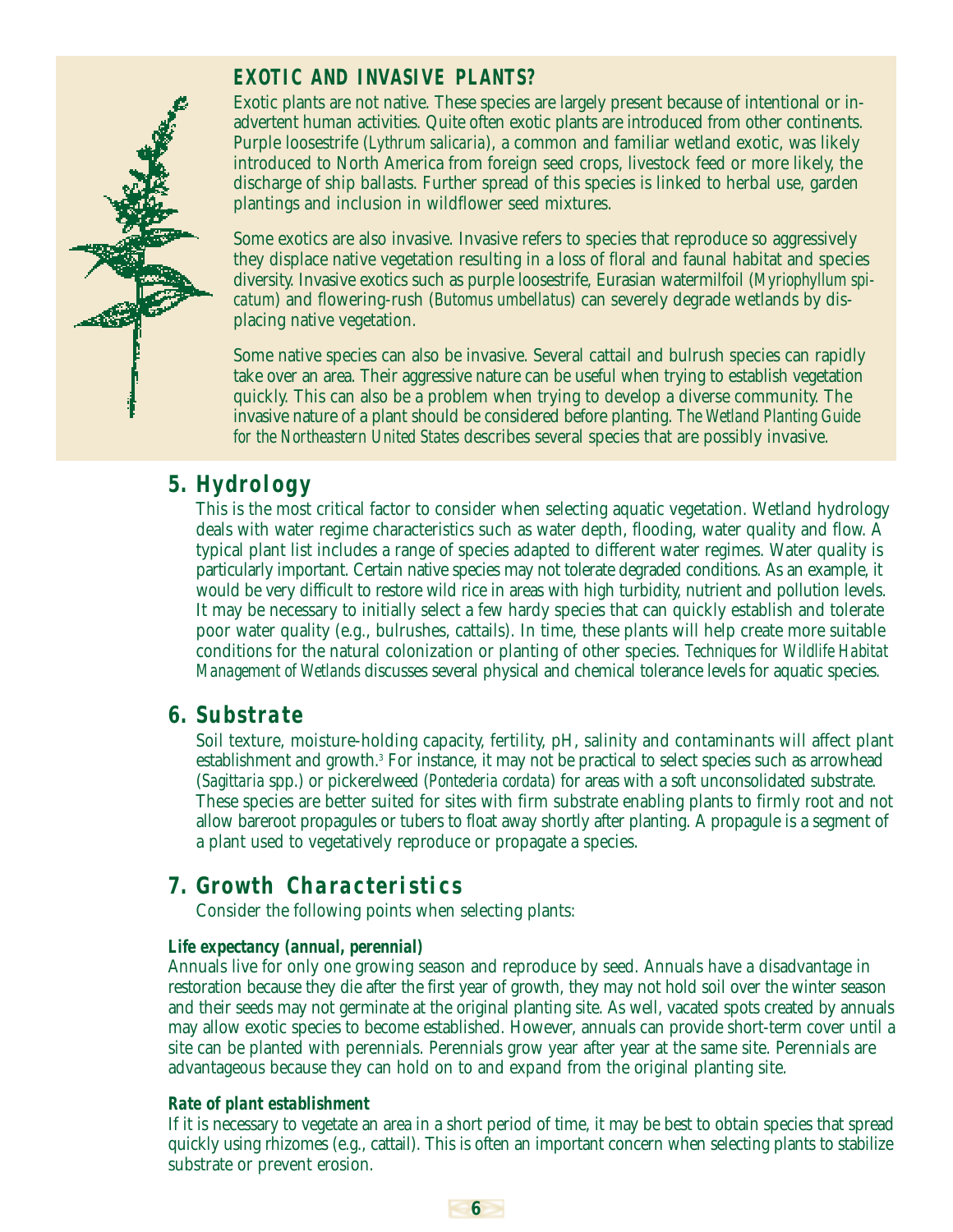#### *Ability to reach suitable size in a reasonable time period*

Many plants require a substantial amount of time to grow. Developing a sufficient root system can take several months, and is important for maintaining plant stability in areas with high wind and wave action, strong currents or ice movement. Slower growing plants should be planted earlier in the season to facilitate their establishment.

#### *Resistance to herbivores*

Some plants are more susceptible to herbivory than others. This is largely dependant on the site conditions and the type of herbivores present in the area. See the Protection of Plants section for further discussion.

#### *Ability to propagate*

Plants like giant bur-reed (*Sparganium eurycarpum*) and sweet flag (*Acorus calamus*) can be difficult to propagate. They have low germination rates, special growth requirements, special stratification procedures and require more time and expertise to grow successfully. This affects the cost of the plant. Other factors that can increase costs include slow growth rates, rarity of the plant in nature, lack of seed producing plants, difficulty of collection (e.g., submerged seed heads), and processing difficulty. Plants that are easy to propagate have high germination rates and fast rates of growth (e.g., cattail, rush (*Juncus* spp.), bulrush).

#### *Competition with other plantings and naturally occurring species*

It may be inappropriate to plant a dominating species like cattail with other less aggressive species such as rushes or sedges. Cattails tend to takeover when competing with other plants for space and resources. However, cattails are an ideal species to plant in many situations because they are easy to propagate, spread quickly and are tolerant of poor water conditions.

# **8. Availability**

With increasing interest in wetland restoration, several nurseries now have a wide selection of native aquatic plants grown from local sources. It is impossible however, for a nursery to carry every species, so it is better to collect seeds and have them grown by a local nursery under contract. This will ensure the availability of appropriate species and is more economical. The following section provides a further explanation of other sources for plant material.

# **Obtaining Plant Material**

After deciding which species to plant, the next thing to consider is where to obtain them. There are two main sources of plant material. Collecting from a donor site or buying directly from a commercial supplier or nursery. A combination of both options works best.

# **Donor Site (within study site or similar local habitats):**

Obtaining plant material from within the study site and from similar local habitats is most desirable. This includes transplanting fully grown plants or collecting seeds, tubers, rhizomes or cuttings. These plants are adapted to local environmental conditions and are more likely to establish successfully. For some species, pollen and seeds may travel so far that there is little genetic difference between plants of the same species that are thousands of kilometres apart. However, it is also true that even nearby populations can become somewhat distinct in ways that allow them to survive in slightly different conditions including water depth, soil type, micro climate or disease tolerance. It is difficult to place an exact measurement on the distance from the restoration site for obtaining material, but as a guide, acquire material from areas that are as close as possible. Try to remain within a 10 to 100 kilometre radius. Overall, native plant material should be locally adapted and provide as much genetic diversity as possible. *Keep in mind that the collection of wild plant material, particularly fully grown plants, can negatively affect the donor wetland*. The next section, Selecting Plant Stock, lists a number of collection guidelines.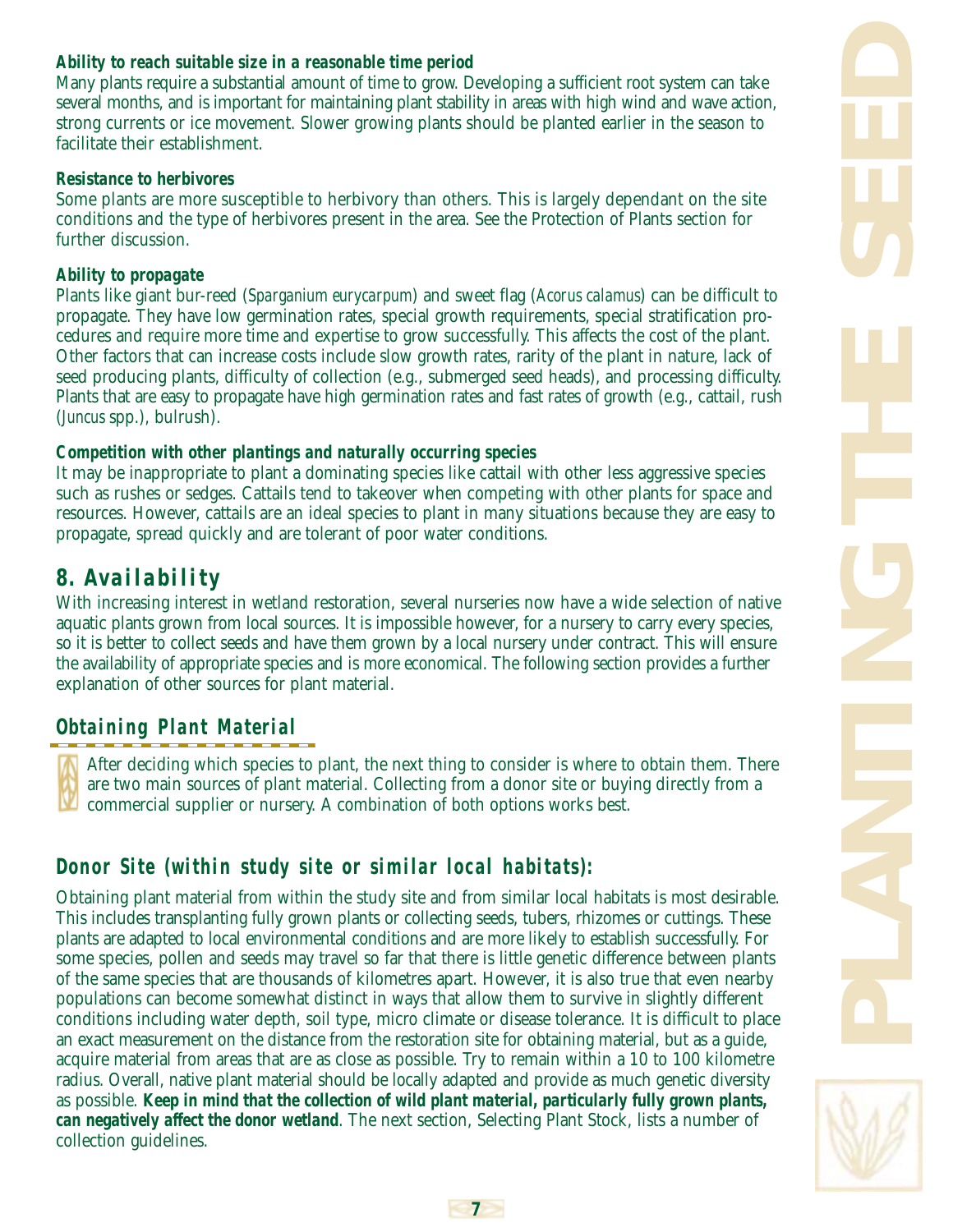#### **CLASSROOM PROPAGATION PROGRAM**

Another method of obtaining aquatic plants is to develop a classroom propagation program where students from local schools grow aquatic plants from seed. This is an effective way of supplying a large number of plants at a reasonable cost and contributes to educational programming. For



Students from Sam Sherratt Public School with their planting kits.

this program to be successful, there must be a least 10 to 12 months of careful planning. The first step is to collect seeds from nearby wetlands. Researchers have found that certain plant species grow better than others in a classroom setting. Some of these include cattail, soft-stemmed bulrush (*Scirpus validis*), black bulrush (*Scirpus atrovirens*), joe-pye weed (*Eupatorium maculatum*) and white boneset (*Eupatorium perfoliatum*). The seeds are then cleaned and undergo several months of stratification (cold storage). The section on Seed Collection, Cleaning and Propagation provides detailed information on seed processing procedures. Each classroom receives a planting kit which includes an instruction manual, two dish-pans, several potting trays, seeds and a small bag of soil. The kits are distributed sometime in February or March.

After six to 14 weeks of growth, teachers return the seedlings to a greenhouse for storage until planting. With each kit, it is possible to grow at least 50 plants. It is not uncommon to grow four to seven thousand plants from 200 kits. The number of plants returned from the classrooms tends to vary depending upon the viability of the seeds and the conditions under which the plants are grown. This type of program helps to promote wetland conservation, as well as provide students with hands-on environmental experience. It also provides an opportunity for students to plant their own seedlings, giving them a personal connection to the overall restoration project.

#### *For further information on this type of program, please contact:*

Bay Area Restoration Council (BARC), Life Sciences Building, McMaster University, Hamilton, Ontario, L8S 4K1. Tel: (905) 525-9140, ext. 27405. Email: barc@mcmail.cis.mcmaster.ca

Gord MacPherson, Toronto and Region Conservation Authority, 5 Shoreham Drive, Downsview, Ontario, M3N 1S4. Tel: (416) 661-6600, ext. 246

Patricia Lowe, Oshawa Second Marsh Project Coordinator. Central Lake Ontario Conservation Authority, 100 Whiting Avenue, Oshawa, Ontario, L1H 3T3. Tel: (905) 579-0411.

#### **Nurseries**

There are several advantages to using nurseries, such as their ability to provide quality healthy plants, to supply large quantities, and to deliver materials in suitable planting condition.4 In addition, assuming that seeds or stock plants are collected following good conservation practices, there will be minimal negative affects on natural habitats. Several nurseries are now set-up to supply aquatic plants grown from locally collected seeds (refer to page 22 for a list of native aquatic plant growers). Issues to consider when dealing with nurseries: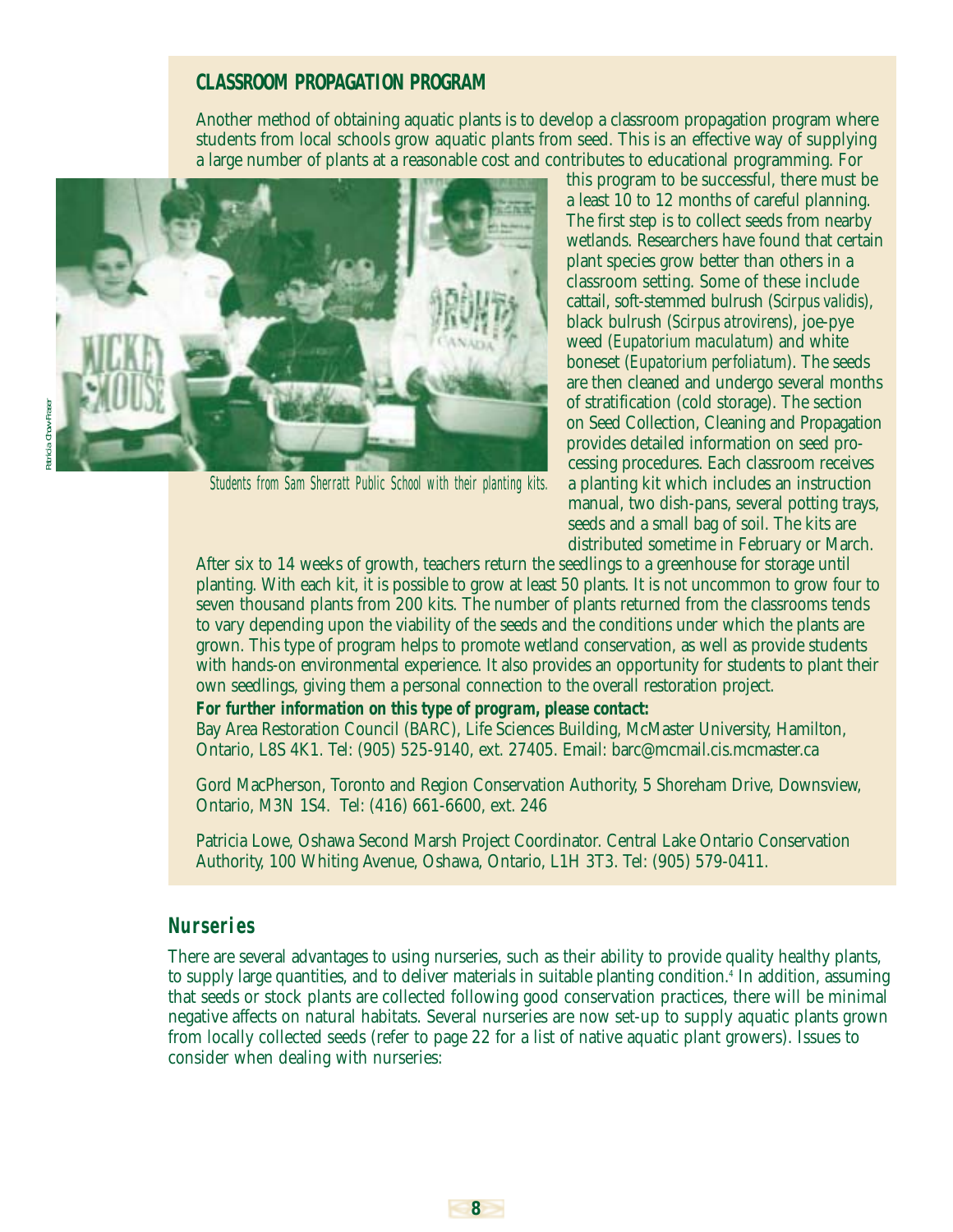#### *A sufficient amount of lead time is necessary for ordering plants.*

It is not uncommon for restoration projects to use 20,000 plants during the planting season; therefore, substantial lead time is required to collect and propagate material. At least one year of planning and preparation is necessary.

#### *Determine the origin of the plant material.*

Does the grower collect from natural or managed ponds, grow from local seed sources or import from distant suppliers? Remember, the project should be using local native plant material. As well, be sure to ask if the grower uses cloning techniques as a method of propagating plants. Cloning is the propagation of a group of plants from a single individual. This can reduce the genetic diversity of a plant population. Genetic diversity is important because it enables a population of individuals to adapt to a range of ecological conditions (e.g., drought, high water levels, diseases).

#### *Do not use imported plants.*

It is best not to import plants because there is a risk of importing exotic species or faunal pests. As well, plants may be detained at the import terminal for a long period of time, which will severely affect their health and likelihood of survival.

# **Selecting Plant Stock**

There are several forms of plant stock to choose from when vegetating a wetland. The chart on pages 10 and 11 outlines the type of stock available from nurseries and wetlands (donor sites). It provides a starting point when deciding which type of material to use. It also lists collection and planting times, relative cost, relative survival and success, negative collection effect (relative negative effect on a donor site associated with the collection of plant material) and a discussion of the advantages and disadvantages of each stock type. It may be best to initially use several types to see which works best at the project site.

When obtaining stock from natural wetlands, consider the following:

- *Collect only species that are common to dominant.*
- *Check roadside ditches as a preferred donor site before collecting from a wetland.*
- *Do not collect plant material from wetlands with rare, threatened or endangered species.*
- *Collect only a small portion of species and individuals from a single wetland community.*
- *Do not collect plant species without landowner permission.*

It is advisable to contact the Ontario Ministry of Natural Resources, a Conservation Authority or an organization familiar with these procedures (e.g., Royal Botanical Gardens, P.O. Box 399, 680 Plains Road West, Hamilton, Ontario, L8N 3H8. Tel: (905) 527-1158) before obtaining plant material. This will help to ensure that collection activities do not adversely affect wetlands.

It is also important to consider that people from several different projects may be collecting plant stock from the same wetland. This can severely deplete the reproduction capability of plants, especially if this occurs on a yearly basis. To limit this problem, try to stay informed of other projects in the area. Contact local government organizations and naturalist clubs for assistance in identifying these projects. As well, look for signs that collections have already taken place such as a lack of seeds or cavities depicting transplanting. If these signs are found, move along to another site. Ideally, after a few years projects should be able to supply their own plant material. Remember that the uprooting of plants can create an opportunity for exotic species to become established. Purple loosestrife can take advantage of disturbed sites caused by transplanting activities.

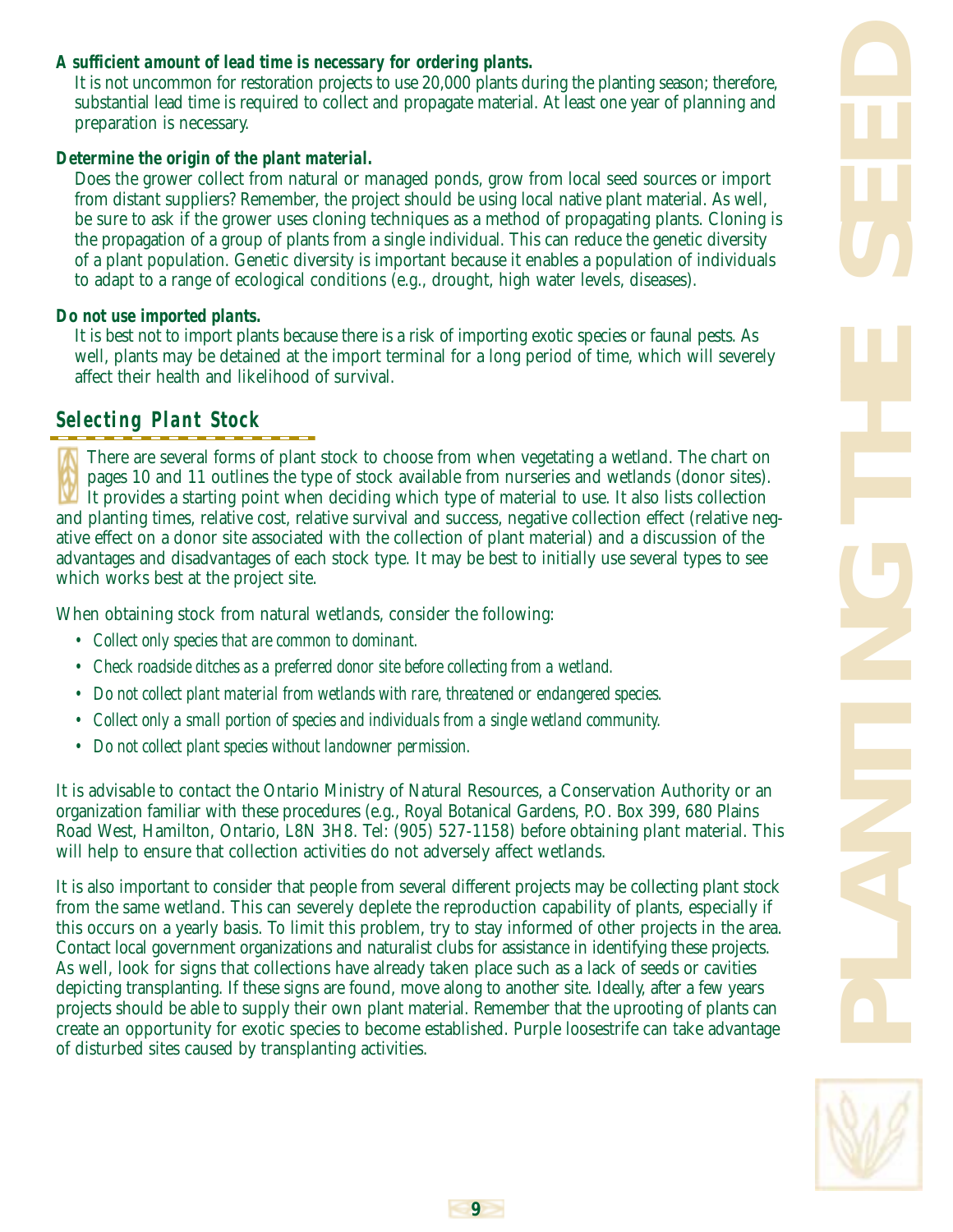| <b>Planting Stock</b>                        |                                                                                                                                                                     |                                  |                                |                                                             |                                                      |  |  |  |
|----------------------------------------------|---------------------------------------------------------------------------------------------------------------------------------------------------------------------|----------------------------------|--------------------------------|-------------------------------------------------------------|------------------------------------------------------|--|--|--|
| <b>Plant</b><br><b>Stock</b>                 | <b>Description</b>                                                                                                                                                  | <b>Collection</b><br><b>Time</b> | <b>Planting</b><br><b>Time</b> | <b>Relative</b><br><b>Cost</b>                              | <b>Relative</b><br><b>Survival</b><br><b>Success</b> |  |  |  |
| <b>Seed</b>                                  | A propagule with a protective<br>outer coat. Mainly available<br>from a donor wetland.                                                                              | • early summer to<br>late autumn | spring or autumn               | lowest                                                      | low                                                  |  |  |  |
| <b>Tuber</b>                                 | Large, swollen underground<br>stems that provide food stor-<br>age for the plant. <sup>5</sup> Available<br>from a wetland and nursery.                             | • spring or<br>autumn            | early spring or late<br>autumn | moderate                                                    | high                                                 |  |  |  |
| <b>Rhizome</b> or<br>rootstock               | Underground stems that<br>usually grow horizontal to<br>the surface, providing food<br>storage for the plant. <sup>6</sup> Available<br>from a wetland and nursery. | • spring or<br>autumn            | early spring or<br>late autumn | moderate                                                    | high                                                 |  |  |  |
| <b>Container</b><br>(propagated<br>seedling) | Young plants that have their<br>roots surrounded by soil in a<br>peat, fibre or plastic pot.<br>Available from nurseries.                                           | • not applicable                 | spring or summer               | high                                                        | high                                                 |  |  |  |
| <b>Bare root</b>                             | Young plants with very little<br>or no soil surrounding roots.<br>Available from nurseries.                                                                         | • spring to<br>mid-summer        | spring or summer               | intermediate                                                | moderate                                             |  |  |  |
| <b>Transplants</b>                           | A single or group of plants<br>(including soil and root<br>systems) dug from one<br>wetland area and planted<br>in another.                                         | • no restriction                 | spring, summer or<br>autumn    | low if<br>done by<br>volunteers,<br>high if paid<br>labour. | high                                                 |  |  |  |

*\* Information for this table was adapted with permission from Environmental Concern Inc.7 and the U.S. Army Engineer Waterways Experiment Station.8*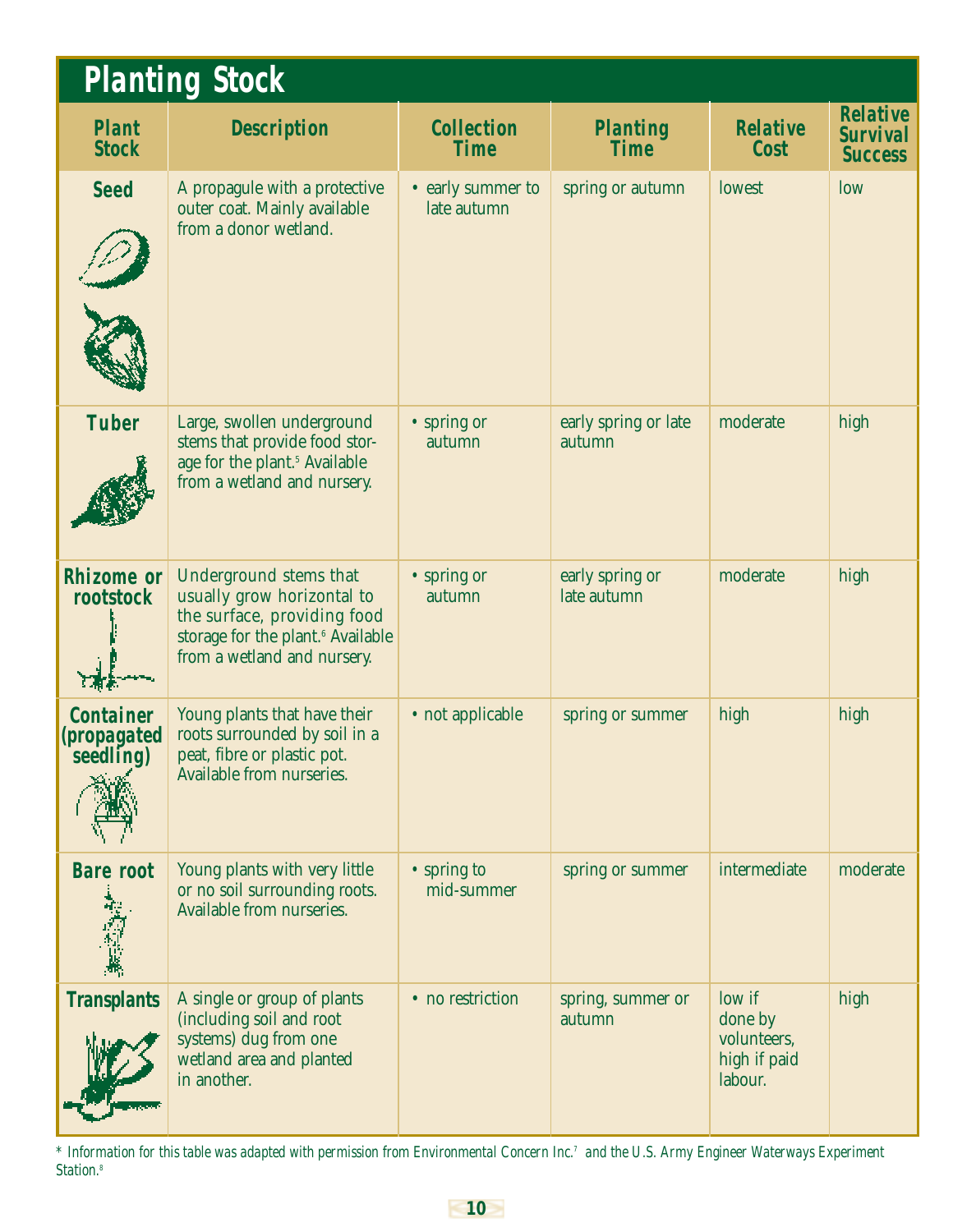| <b>Negative</b><br><b>Collection</b><br><b>Effect</b> | <b>Advantages</b>                                                                                                                                                                                                                                                            | <b>Disadvantages</b>                                                                                                                                                                                                                                                                                                                             |  |  |
|-------------------------------------------------------|------------------------------------------------------------------------------------------------------------------------------------------------------------------------------------------------------------------------------------------------------------------------------|--------------------------------------------------------------------------------------------------------------------------------------------------------------------------------------------------------------------------------------------------------------------------------------------------------------------------------------------------|--|--|
| $\bullet$ low                                         | • minimal planting effort, can be broadcast<br>or incorporated into soil mixtures<br>• low labour and costs<br>• suitable for large sites<br>• can be stored for several years<br>• increases genetic diversity                                                              | · wide range of viability, reliability and<br><b>SUCCESS</b><br>• restricted harvest and planting time<br>· special storage requirements (i.e., no<br>pests, cold, wet)<br>• long stratification period for some species<br>• predation of seed<br>• low germination rates for some species<br>• seed can easily wash away from<br>planting site |  |  |
| $\bullet$ high                                        | • minimal planting effort                                                                                                                                                                                                                                                    | • large tubers difficult to extract from soil<br>• susceptible to washout<br>• some species susceptible to predation<br>• reduced genetic diversity, may be clonal<br>• difficult to obtain a large number of<br>plants without causing excess damage                                                                                            |  |  |
| $\bullet$ high                                        | · minimal planting effort<br>· maximizes use of plant materials                                                                                                                                                                                                              | • susceptible to washout<br>• generally requires cultivation<br>• reduced genetic diversity, may be clonal<br>• difficult to obtain a large number of<br>plants without causing excess damage                                                                                                                                                    |  |  |
| $\bullet$ low                                         | • easy to plant, ideal for volunteers<br>• can store in greenhouse or nursery<br>· allows flexibility in coordinating project<br>design and planting<br>• high level of genetic diversity if seeds<br>are collected properly<br>• bare root material is easier to handle and | • requires planning and preparing in<br>advance<br>• susceptible to trampling and predation<br>by wildlife                                                                                                                                                                                                                                       |  |  |
| $\cdot$ low                                           | transport                                                                                                                                                                                                                                                                    |                                                                                                                                                                                                                                                                                                                                                  |  |  |
| $\bullet$ high                                        | • rapid establishment<br>• increases probability of success<br>• stabilizes soil rapidly                                                                                                                                                                                     | • very labour intensive<br>• may be difficult to dig, transport and plant<br>• causes damage to the donor site<br>· difficult to obtain a large number of<br>plants without causing excess damage                                                                                                                                                |  |  |

**PLANTING THE SEED** 

*Note: All information is highly species dependent.*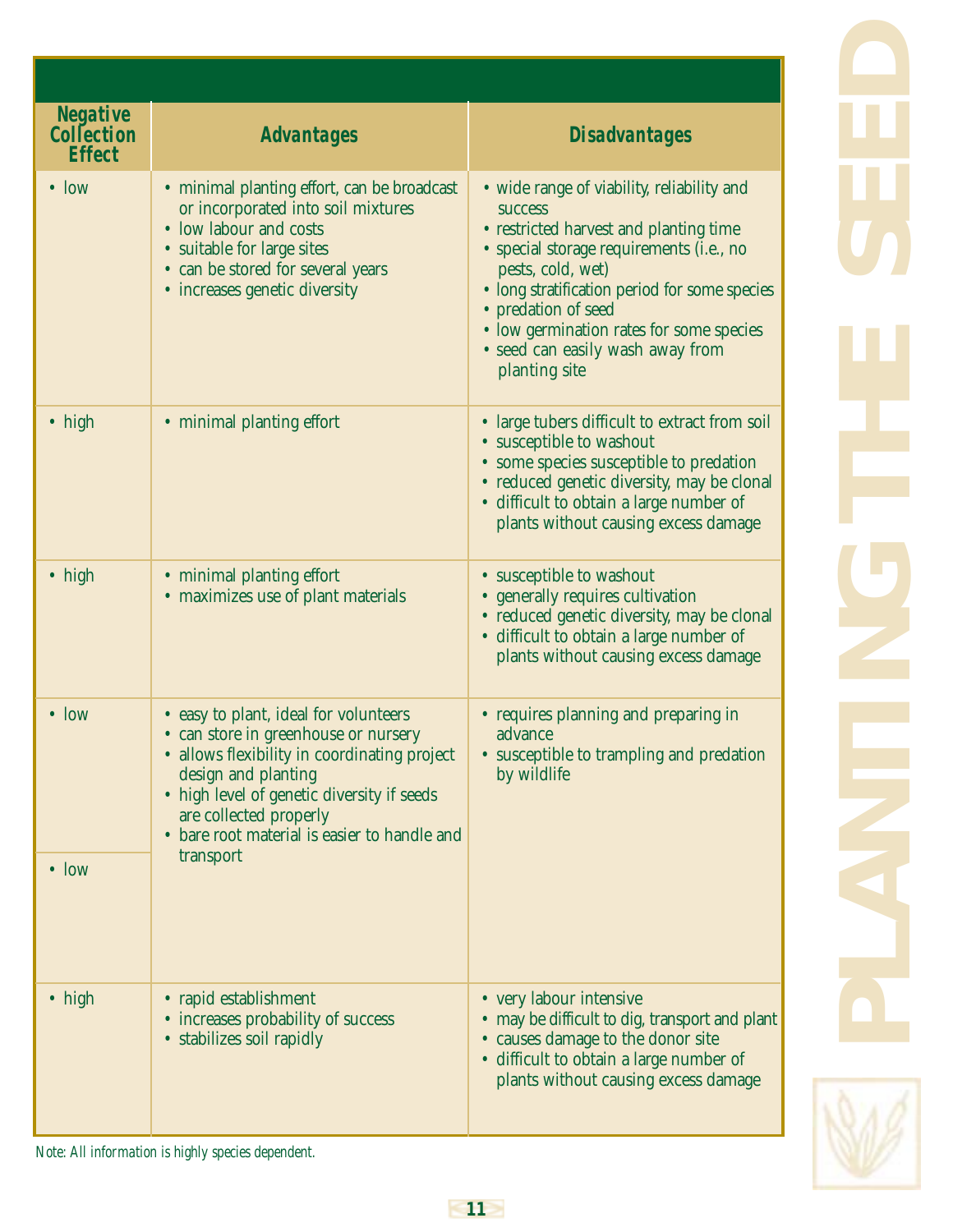# **Seed Collection, Cleaning and Propagation**

To minimize the negative effects of collecting plant material, propagate plants from seed. Collecting seed, when done properly, has few long or short-term effects on the donor site, and offers the best chance for success. It is important to realize that seed collection can have severe consequences if done improperly. This is especially true when dealing with annuals or species that produce few seeds or seed only infrequently. Consider the following when collecting seed:

- *Collect from many plants over a large area.*
- *Collect no more than 50 per cent of the seed of each plant.*
- *Collect no more than 10 per cent of seeds from any given site, even less if planning to collect from the same place next year.*
- *Collect seed from a number of different plants ranging in size and habitat location.*

Also, review the section on Selecting Plant Stock before collecting seed.

#### **Seed Collection**

Most wetland species release seed in the late summer and autumn, with some notable exceptions. For some species the window of opportunity for collecting is quite small (two weeks), while others



Collection of softstem bulrush seeds.

can be much longer (three to four months). It is important that seeds not be collected until they are nearly ripe since immature seeds have reduced viability. After developing a checklist of plants for the project, conduct a literature search for each species to determine what time of year the seeds should be collected and how they should be stored to obtain maximum germination (see Seed Processing and Propogation chart).

Before collecting seed the following items should be prepared:

- *A paper bag to store the seeds while collecting (plastic gets too hot).*
- *A cool dry protected place to clean the seeds.*
- *Seed cleaning equipment (e.g., sieves)*
- *Containers that will keep seeds moist while stored (e.g., margarine tub)*
- *A fridge to keep the seeds between 1°C–5°C for several months or until ready to sow.*

When transporting seeds from the collection site be sure to keep them as cool as possible. High temperatures can reduce the viability of the seeds.

#### **Cleaning**

Seeds do not have to be cleaned before storage, but it is a good idea. Separating flower parts from the seed makes it easier to store and sow them. It also tends to limit the amount of mould that will grow during storage. Many species will require a day or two of drying before the seeds can be separated from

**12**





other floral parts. This is easily done by spreading the flowers over newspaper on a table top. Make sure the area does not reach high temperatures on sunny windless days as this will adversely affect viability of the seeds. This area will also need to be protected from strong winds as some wetland seeds are quite small and easily scattered. After drying, it is much easier to separate the seeds from the inflorescence (cluster of flowers) by rubbing a handful between your hands or shaking them vigorously in a bag. Different species will require different treatments to separate the seed (see Seed Processing and Propagation chart).

A sieve and several species of seeds stored in sealable containers.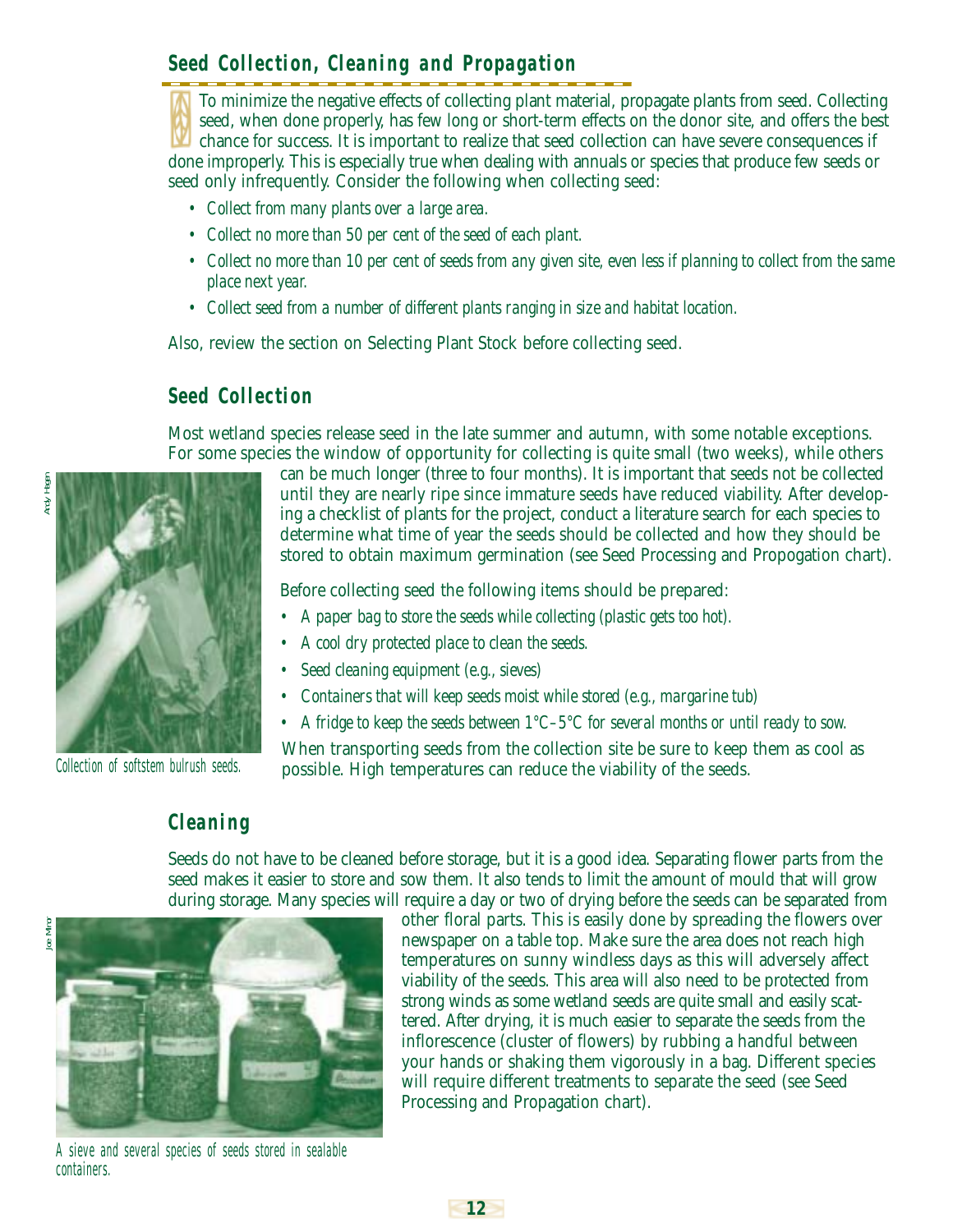The second step is to sift out the seeds from the rest of the floral parts. This is best done by using different sized sieves. In some cases, it is possible to separate the seeds by allowing a light breeze to blow away the lighter chaff (external husk of seed). Placing the seeds on a table in front of a fan also works well. Most of the floral parts will be removed by using a combination of these methods. After cleaning, place the dry seeds in a sealable container, fill with water (only if necessary, see Seed procesing and Propagation chart) to the top of the seeds and shake thoroughly. Then place the container in a refrigerator at 3°C. Mould may appear on seeds that are stored in sealed containers; however, this does not pose a serious problem because mould will only affect the top layer (top two centimetres). This top layer should be



Swamp milkweed (Asclepias incarnata)

discarded because mould reduces the viability of the seeds. Be sure to collect enough seeds to compensate for those that are lost to mould. To avoid mould, use a perforated container, but care must be taken to ensure the seeds do not dry out. This approach requires constant monitoring. Both methods are acceptable and have advantages and disadvantages.

The seeds of wetland plants need several months of stratification in cold, damp conditions. Stratification mimics winter conditions that seeds must endure before germination will occur. If this is not done, many seeds will not germinate. Most species will not germinate if they freeze or reach temperatures over 45°C.

#### **Germination**

With the use of a greenhouse it is possible to begin growing some species before the onset of spring; however, many species will not grow very well until the longer days of February and March. This is likely due to an increase in light intensity as well as day-length. When using artificial lighting, use both incandescent and fluorescent tubes or grow bulbs to give a broad spectrum of light.

Most wetland plants, excluding submerged and floating-leaved aquatics, can be grown quite easily in conventional greenhouse containers. Before the seeds are sown, they should be rinsed and dried. Seedling flats work well to start plants. After they reach a size of two to five centimetres, transplant them to small pots (9 - 10 centimetres). High humidity will increase germination and reduce the need for watering. Clear plastic humidity domes are available from greenhouse supply companies. These should be kept in place until the seedlings are well established. It is also necessary to keep the soil saturated, which is easily accomplished by placing the pots in plastic trays. If using potting soil or black loam, it is not necessary to use fertilizer unless the plants are kept in the nursery for more than two months.

High humidity and saturated soils tend to encourage mould and algae growth. Use clean pots and accessories to reduce these problems. Disease will be reduced by using a sterile soil mix and maintaining an air current through the greenhouse. The most common animal pests encountered are

aphids and fungus gnats. There are biological agents (e.g., lady bugs) available to combat these insects.

The Seed Processing and Propagation chart gives some examples of how to sow and store seeds. The "Days" column indicates the minimum number of days for seed stratification. Stratifying seeds for a shorter period of time than indicated may result in poor germination. After germination the seedlings should grow at the nursery for approximately three to four months or until a sufficient root system has developed. This usually occurs when the plant reaches a height of at least 10–15 centimetres.



Aquatic plants at a nursery.

**13**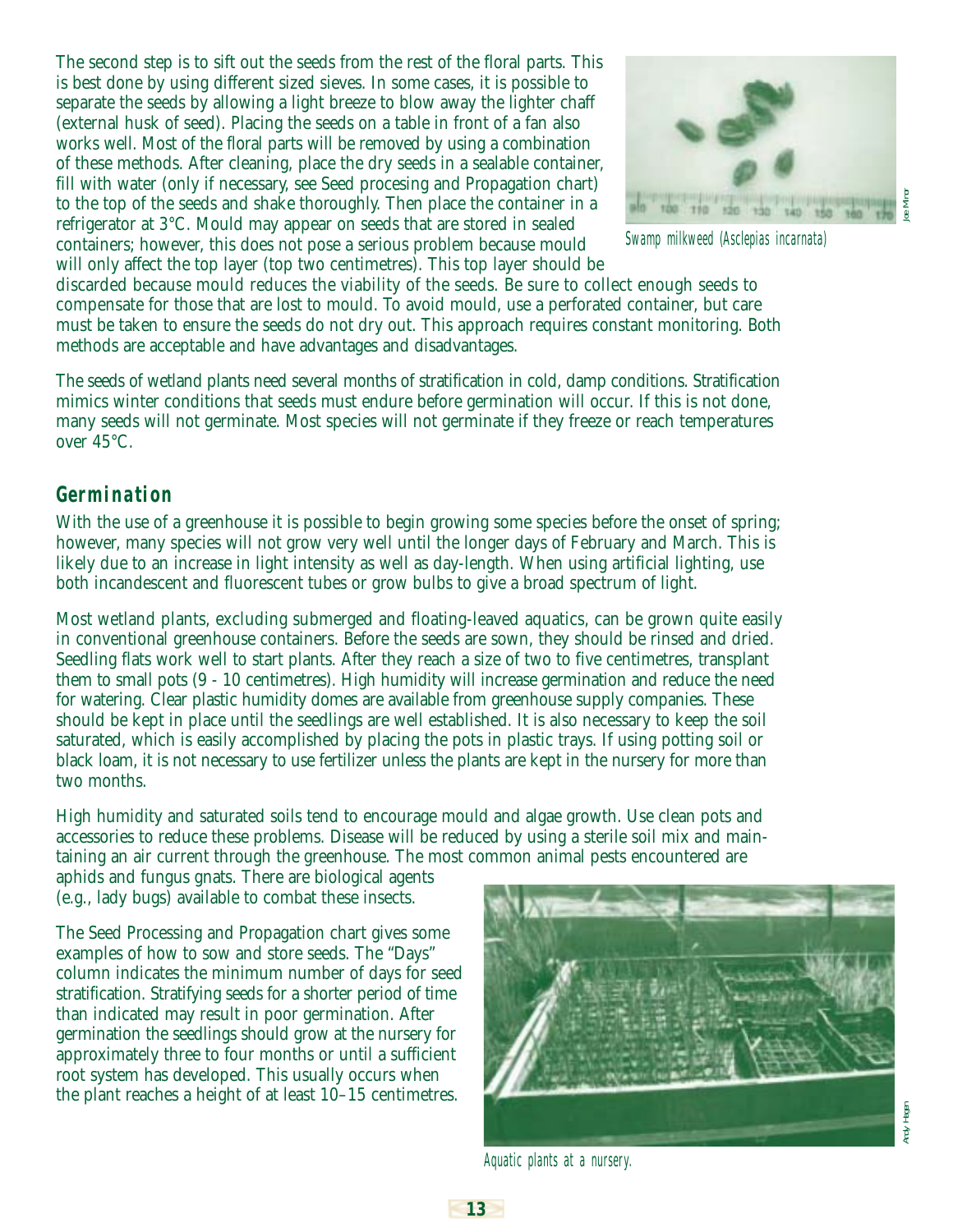| <b>Seed Processsing and Propagation</b>                                              |                                                                                                                                                                                                                                                                                                                                                                                                                                       |                           |                     |                                                  |                       |  |  |
|--------------------------------------------------------------------------------------|---------------------------------------------------------------------------------------------------------------------------------------------------------------------------------------------------------------------------------------------------------------------------------------------------------------------------------------------------------------------------------------------------------------------------------------|---------------------------|---------------------|--------------------------------------------------|-----------------------|--|--|
| <b>SPECIES</b>                                                                       | <b>REQUIREMENTS</b>                                                                                                                                                                                                                                                                                                                                                                                                                   | <b>DRY</b>                | <b>DAMP</b>         | stored in refrigerator at 3°C<br><b>IN WATER</b> | <b>DAYS (MINIMUM)</b> |  |  |
| cattails<br>(Typha spp.).                                                            | Collect whole cobs after frost. Store dry and intact. Seeds<br>can be separated in water using a blender (seeds will settle<br>to bottom) OR gently twist cob over the soil to loosen fluff<br>(seeds). Cover with a very thin, even layer of soil or sprinkle<br>with water to obtain seed/soil contact.                                                                                                                             | $\boldsymbol{\ast}$       |                     |                                                  | 90                    |  |  |
| giant bur-reed<br>(Sparganium eurycarpum)                                            | Collect when heads begin to fall apart. Heads will twist apart<br>and there is no need to clean seeds. Cover with a thin, even<br>layer of soil. Germination can be increased by removing the<br>micropylar cap (top of the seed) with a sharp razor or knife.<br>Seeds can also be broadcast directly onto the restoration<br>site and raked into the soil. It is quite common to obtain<br>only three to five per cent germination. |                           |                     | $\boldsymbol{\ast}$                              | unknown               |  |  |
| common arrowhead<br>(Sagittaria latifolia)                                           | Collect when heads turn brown and begin to fall apart.<br>Germination is sporadic. Sow on surface or under thin<br>layer of soil. Fertilize plants well.                                                                                                                                                                                                                                                                              |                           | ×                   | $\boldsymbol{\ast}$                              | 120                   |  |  |
| water plantain<br>(Alisma plantago-aquatica)                                         | Collect when heads turn brown and begin to fall apart.<br>They germinate well on surface or under a thin layer of<br>soil. Seedlings grow best in shallow water.                                                                                                                                                                                                                                                                      |                           | ×                   |                                                  | 90                    |  |  |
| softstem bulrush<br>(Scirpus validus)                                                | Collect when seeds turn black. Separate by rubbing dry<br>flowers between hands. Sieve aperture of 20 micrometres<br>and blowing fan will remove most of the chaff. Sow<br>on surface.                                                                                                                                                                                                                                                |                           | $\boldsymbol{\ast}$ | $\boldsymbol{\ast}$                              | 120                   |  |  |
| black bulrush<br>(Scirpus atrovirens)                                                | Collect when seeds darken. Loosen seeds from flowers by<br>rubbing between hands. Seed is tiny and may not separate<br>from chaff. Inflorescence may produce bulblets which can<br>be planted. Mix seeds with equal amount of sand to avoid<br>sowing too densely. Sow on surface.                                                                                                                                                    |                           | $\boldsymbol{\ast}$ |                                                  | 90                    |  |  |
| <b>sedges</b><br>(Carex spp.)                                                        | Collect by stripping inflorescence as it begins to fall apart.<br>Separate by rubbing. No need to remove perigynium (sac<br>around seed). Some species flower early and disappear<br>quickly. Cover with thin layer of soil.                                                                                                                                                                                                          |                           | $\bm{x}$            |                                                  | 60                    |  |  |
| <b>rushes</b><br>(Juncus spp.)                                                       | Collect slightly before capsules dry. Tiny seeds, separate by<br>rubbing dry capsules between fingers or shaking vigorous-<br>ly in glass jar. To avoid sowing too densely, mix at ratio of<br>1 (seeds): 3 (sand) and sprinkle over surface of soil.                                                                                                                                                                                 |                           | Ж                   |                                                  | 100                   |  |  |
| wild blue flag<br>(Iris versicolor)                                                  | Collect when pods dehisce (split open). Seeds easily picked<br>out. Seeds do not need cleaning. Cover with up to 1<br>centimetre of soil.                                                                                                                                                                                                                                                                                             |                           | $\boldsymbol{\ast}$ | $\boldsymbol{\ast}$                              | 120                   |  |  |
| swamp milkweed<br>(Asclepias incarnata)                                              | Collect when pods dehisce. Sow on surface or cover with a<br>thin layer of soil. Collect when seeds begin to dry.                                                                                                                                                                                                                                                                                                                     | $\boldsymbol{\ast}$       |                     |                                                  | none                  |  |  |
| <b>joe-pye weed &amp; white boneset</b><br>(Eupatorium maculatum &<br>E. peroliatum) | Collect when seeds begin to dry. No domancy period, but<br>germination in enhanced by 90 days of moist stratification.<br>Sow on surface.                                                                                                                                                                                                                                                                                             |                           | ×                   | ×                                                | 90                    |  |  |
| speckled alder<br>(Alnus rugosa)                                                     | Collect current-year cones any time over the winter.<br>Separate by crushing cones between fingers. Sow on the<br>surface of soil.                                                                                                                                                                                                                                                                                                    | $\boldsymbol{\mathsf{x}}$ |                     |                                                  | 90                    |  |  |
| water willow<br>(Decodon verticillatus)                                              | Collect when capsules dehisce and leaves turn red. Remove<br>seeds by breaking capsule open. Will obtain moderate<br>germination after 90 days, but germinates best after 18<br>months cold storage. Sow on surface.                                                                                                                                                                                                                  |                           | $\boldsymbol{\ast}$ | $\boldsymbol{\ast}$                              | $1 yr+$               |  |  |
| blue vervain<br>(Verbena hastata)                                                    | Collect by stripping inflorescence after frost. No need to<br>clean seeds. Sow on surface or cover with thin layer of soil.                                                                                                                                                                                                                                                                                                           |                           | $\boldsymbol{\ast}$ |                                                  | 60                    |  |  |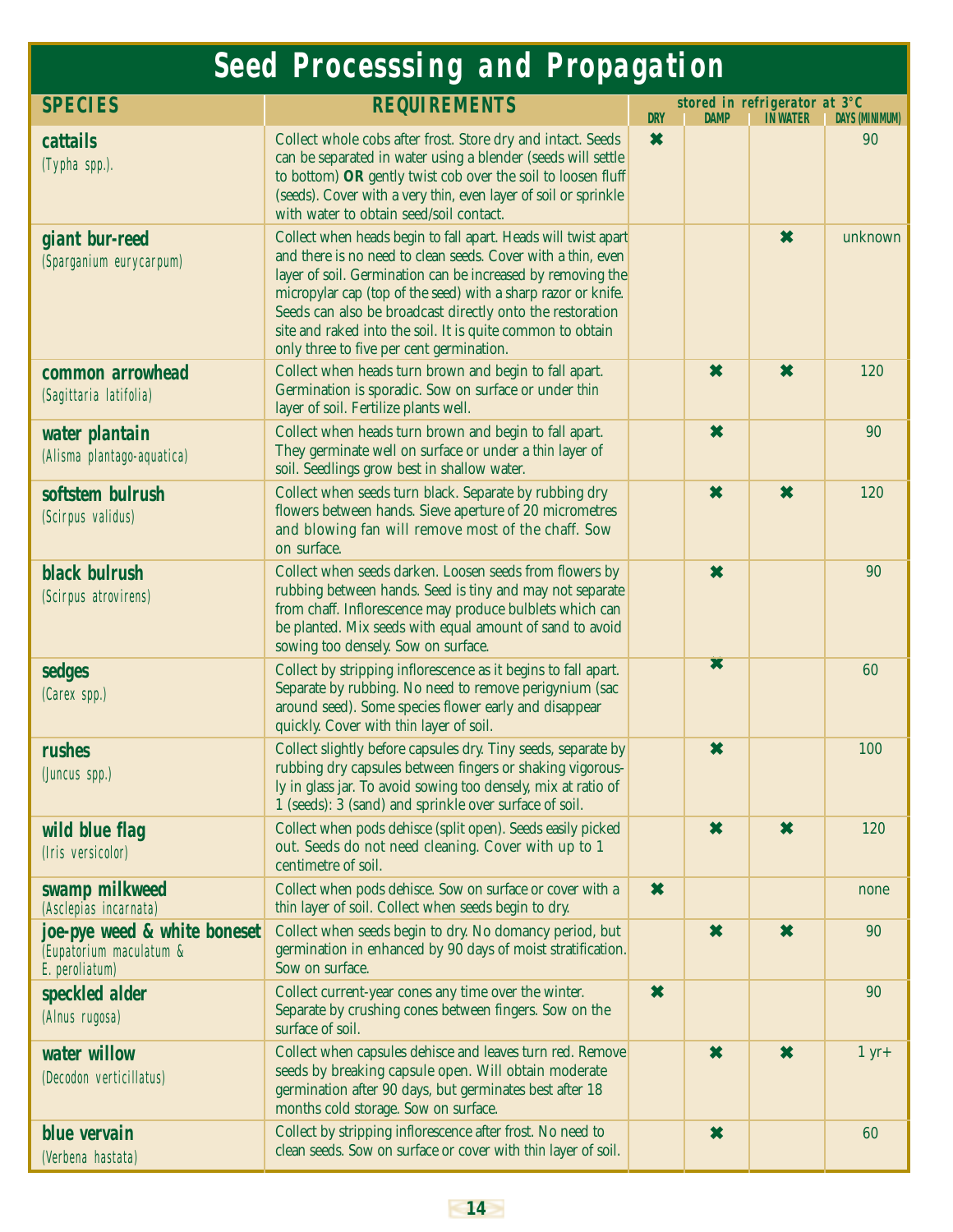# **Planting**

Site conditions play a significant role in plant establishment. As noted earlier, wetland hydrology and substrate are very important. Aquatic plants adapt to certain water depths, and durations and frequencies of flooding. As an example, a submergent species such as tape grass (*Vallisneria americana*) requires permanently inundated conditions while an emergent such as Canada bluestem (*Calamagrostis canadensis*) prefers seasonally or regularly inundated to saturated conditions. When planting, it is necessary to match a species with the appropriate water regime. *A Wetland Planting Guide for the Northeastern United States* and *Techniques for Wildlife Habitat Management of Wetlands* outline water regime requirements for a number of aquatic plants.

If existing conditions are not conducive to supporting aquatic plants they may have to be altered before or concurrently with plantings. This can involve establishing appropriate water depths through digging or dredging or improving substrate conditions. At Second Marsh in Oshawa, Ontario, an unconsolidated silty-clay substrate made it difficult to walk and plant emergent bare root propagules. To address this problem, the planting area was stabilized by placing large mats of Geocoir fabric on top of the sediment; this organic fabric also protects root systems from herbivory. Keep in mind that natural or human induced changes in water levels can affect planting success. High water levels can impede emergent plant establishment, while lower levels can facilitate planting success.



A volunteer preparing bare root plants.

Timing is everything. Although planting can be successful at any time of the year, earlier planting increases chances of success. Planting in the mid to late spring is ideal because it gives the plants a long growing season and provides lots of time for both root and shoot growth. Planting later than the middle of August results in small plants with minimal root growth. This can cause problems since many of the rhizomes of wetland plants are somewhat buoyant and dislodge easily in loose soils. Plants that are not well rooted when spring floods occur are more prone to being washed away. For this reason, it is also risky to plant dormant roots in the early spring and late autumn. However, at these times it is easier to handle and plant dormant roots and therefore if the conditions permit (heavy soils in areas not susceptible to excess flooding), this option is most economical. Also, consider cutting emergent plants close to ground level when planting late in the growing season (late summer or autumn). This will help prevent the removal of plants from ice movement<sup>9</sup>

There is also the question of which species to plant first. Some species (pioneers) are better suited to

growing in newly disturbed sites and will be taken over later by more dominant species. It may be a good idea to start with these species because they tend to establish themselves quickly and stabilize the substrate.

When plant material arrives at the site it should be planted as soon as possible. If this is not feasible, store the material in the shade to keep it cool and moist.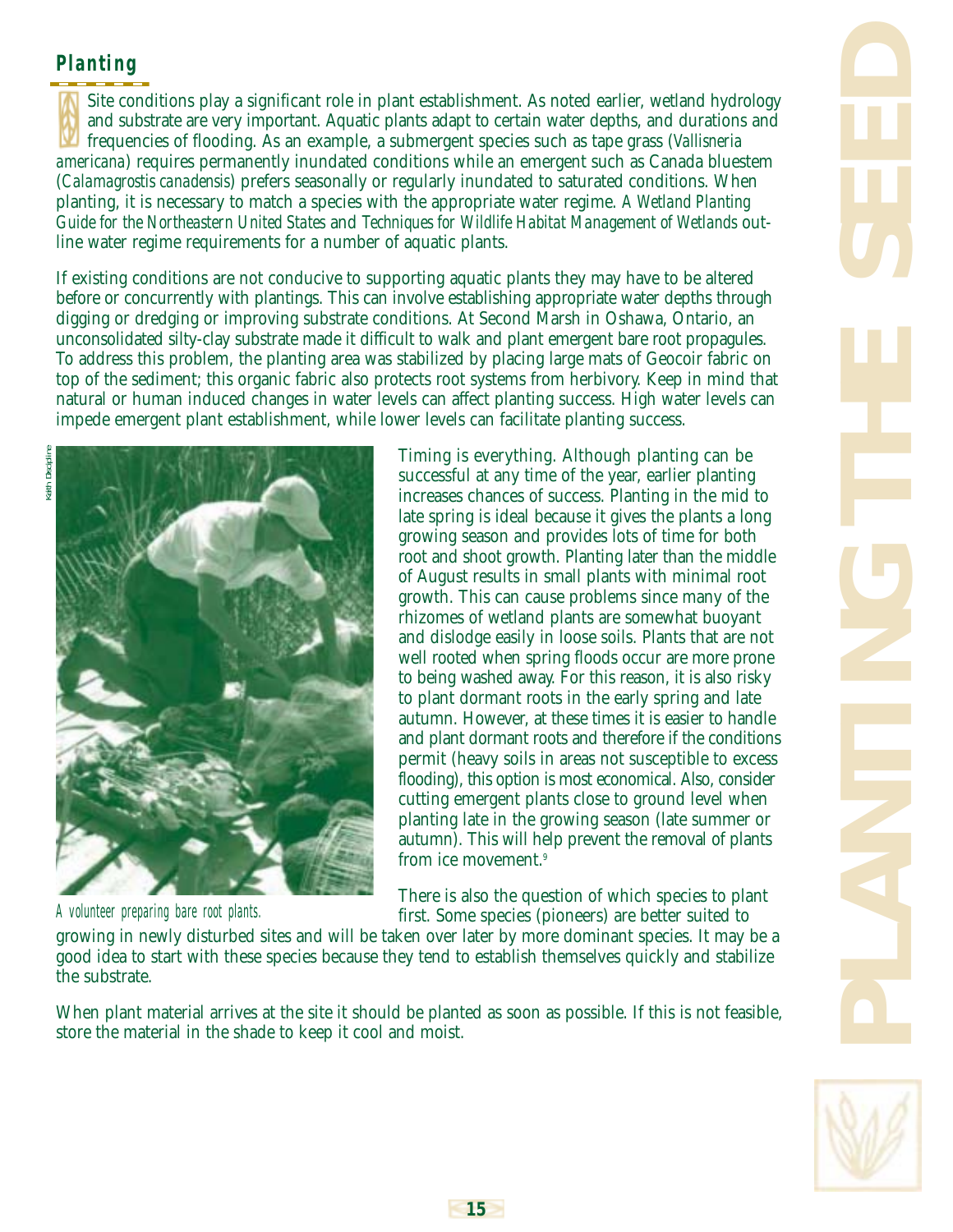# **Techniques**

Planting techniques will vary with the species, the type of plant material and the planting site. Become familiar with the growth habit of the species being planted. Does it grow in monotypic stands, scattered clumps or individually? These characteristics will help in deciding how much space to leave between each plant. Keep in mind that the distance between each plant will affect the amount of time a species takes to fully cover an area. It will take a short period of time for plants to cover an area if they are placed closer together; however, this requires the use of more plants and leads to an increase in costs.

Plants with fast growth rates or the ability to spread quickly using rhizomes or rootstocks can be planted farther apart. Planting at a standard density of 0.5 to 1 metre centres is suitable for most plants. Plant spacing and growth rate characteristics for a number of wetland species are detailed in the *Wetland Planting Guide for the Northeastern United States*. It is quite possible that the original layout or design of the plantings will change over time as conditions at the site and the adaptive nature of each plant will ultimately decide the composition of the vegetation community. Also, most plants (excluding submergents) must have a portion of their stems (green part) above the water line to grow.

Additional information on planting techniques is available from several books (see the asterisk \* in the Reference and Resource sections). When planting in and around water, safety is particularly important. Always plant in teams of at least two or more, wear suitable clothing and have plenty of liquid on warm summer days.

#### *Direct Seeding*

Consider the possibility of seeding directly onto the site. Although seed germination can be unpredictable, it is very cost effective and is one method of increasing the diversity of species without the cost of buying relatively expensive plants. The same consideration is needed to determine the best locations and method to sow seeds as is used in a planting project. Remember that many seeds are buoyant or wind dispersed, and care must be taken to ensure that the seeds come in contact with the soil. Seeding is most successful in the early summer after water levels and spring storms have subsided. If there is exceptionally dry hot weather after seeding, it may be necessary to water the area.

#### *Transplanting*

Transplanting involves collecting seedlings, single or clumps of adult plants, or rhizome sections from a donor wetland and planting them directly into a new site. It is best to transplant species in clumps



Transplanting cattails.

with numerous stems and soil surrounding their roots.<sup>10</sup> This will help weigh down the plant and provide a stable base for the root mass. Also, be sure there are no exotic species present in the soil. Another approach involves placing the roots and substrate of a plant in a small burlap bag. The bag is tied at the top to contain the plant and has small incisions along the bottom to facilitate root growth.<sup>11</sup> This helps contain the root and soil, and weigh down the plant. Placing a stone in the bag will provide additional weight for the plant.

Transplants can be removed by hand or shovel. A shovel works best for plants with dense root systems (e.g., cattail). Place submergents, floating-leaved and free-floating plants in a container with water when transporting them to the planting site; some emergent species (e.g., cattail, giant bur-reed, bulrush) can be transported without water. Try placing transplants in similar water regime and substrate conditions, as this will help them adapt to their new environment. All plants should be planted as soon as possible. Leave 95 per cent or more of the donor vegetation patch to regenerate the site. Whenever possible, salvage plant material from a wetland that is facing destruction or when plans call for the removal of existing vegetation from within the project site (e.g., to change flow characteristics). If the addition of organic substrate is part of the design, consider using local sources, as seeds within the soil mixture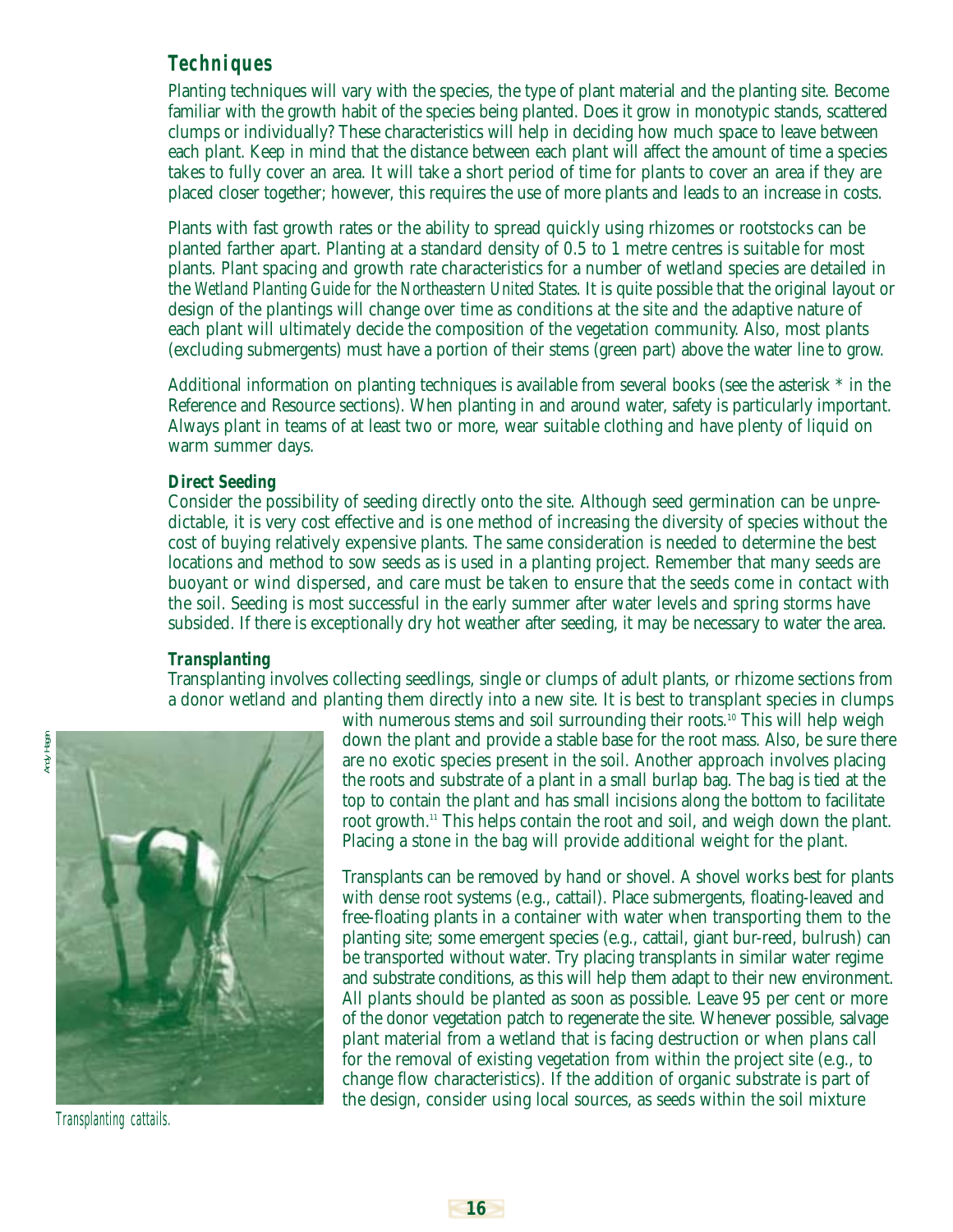will be local in origin. *Restoring Natural Habitats* provides a further overview of transplanting aquatic macrophytes. This method is well suited to small restoration projects; however, for larger areas **it is best to collect seeds and grow them at a nursery**.

The plug cutter is an effective tool for obtaining transplant plugs. It is similar in design to a golf course cup-cutter and is made out of rebar and a metal cylinder. The cylinder is welded to the lower end of a shovellike rebar handle. The bottom of the cylinder has a sharpened edge for cutting through plant roots. It is relatively easy to make and use. First the leaves and stems of an aquatic plant are pulled through the metal cylinder. The cylinder is then pushed down into the substrate cutting through the root mass. The plant remains safely inside the cylinder when the plug cutter is lifted out. Transplant plugs can then be placed on a tray for transport to the planting site. The cutter is useful for a number of plants including cattails, sedges and rushes.

#### *Tubers, Rhizomes and Rootstocks*

Dormant roots (tubers, rhizomes, rootstocks) must be securely planted. Dig a hole with a shovel, bare hand or by pounding holes in the sediment with a stake. Push the root into the hole approximately five

centimetres below the surface. Make sure to firmly pack soil over top of the root. When planting dormant roots at the end of the growing season, some species (e.g.,cattail, bulrush) will require the old stalk to remain above the water surface to allow for respiration.

#### *Container and Bareroot Plants*

Ensure that container and bareroot materials are firmly planted. Again, they should be planted at least five centimetres into the sediment. This is very important when working in unconsolidated sediment and if the new plants will be inundated and exposed to wind. It is a good idea to trim the plant to 15 centimetres in height before planting. This will help the plant avoid damage from wind and wave action and reduce stress.

#### *Dewatering*

Dewatering or drawdown focuses on removing water from some area within a wetland to promote plant growth. As water levels drop, mudflats become exposed and the wetland begins to dry. This dryer environment provides more ideal conditions for seedbank germination and plant growth. The resulting plant community will depend on the species of seed present in the soil. However, in order for germination to occur there must be a sufficient seedbank present. Dewatering is also useful for facilitating planting activities if there is no seedbank; dry mudflats make it easier to manoeuvre over the planting site. An extensive discussion on the use and effect of drawdowns is provided in *Techniques for Wildlife Habitat Management of Wetlands*.

There are generally two main types of water control: permanent and short-term. Permanent structures can be very costly and usually require large-scale dykes and weirs to manipulate water levels. This technique tends to signify the long-term management of vegetation. Short-term techniques are relatively less expensive and are much smaller in scale. One small-scale technique involves the use of a water-filled polyethylene and geotextile barrier or Aqua Dam. The Royal Botanical Gardens in Hamilton, Ontario has found that these structures work best on dewatering small wetland areas. For more information on the Aqua Dam, refer to *Carp Control Techniques for Aquatic Plant Establishment*.

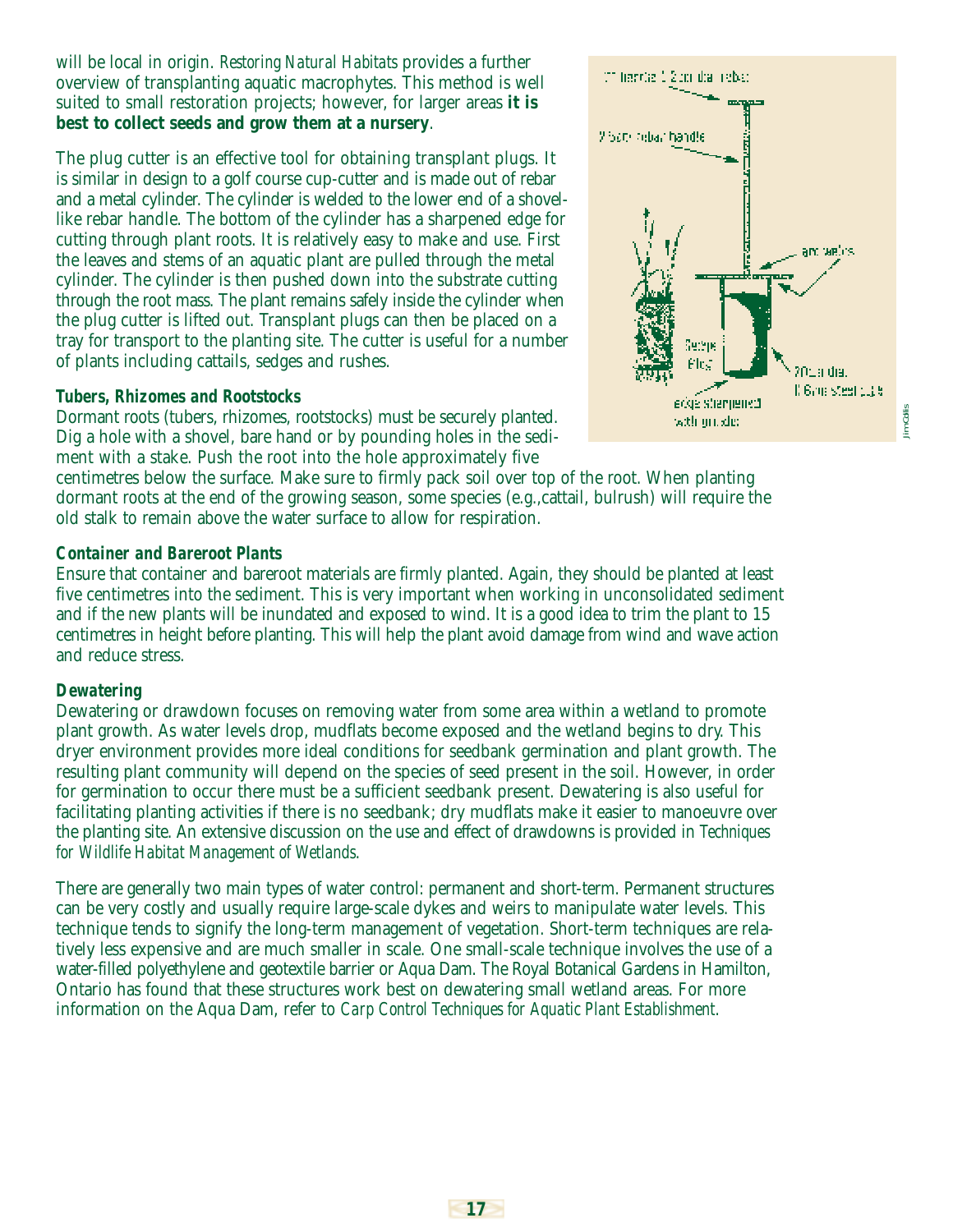#### **Protection of Plants**

There are several possible problems that can limit plant establishment. These include: poor water quality, damage caused by wind and wave action, uprooting by fish (mainly carp), and trampling and herbivory from wildlife (e.g., deer, muskrat, rabbit, raccoon and various waterfowl). Although one objective of establishing new plants is to provide a source of food and habitat, it is necessary to maintain a plant population level that can sustain these uses. This level may be difficult to achieve with a large or steadily increasing fish and wildlife population.



An exclosure with weld-wire fencing, T-bars and geotextile.

If large populations exist, it may be best to plant less palatable or desirable species. At Second Marsh in Oshawa a large area was planted with arrowhead, softstemmed bulrush, giant bur-reed, pickerelweed and water plantain (*Alisma plantago-aquatica*). After one to two months of growth, all plants except giant bur-reed were grazed. It is important to note that the desirable species and type of herbivores will vary from one site to another. Conducting trial plantings is useful for determining which plants are more susceptible to herbivory.

In addition to selecting species that are less palatable, a number of techniques will help protect plants and minimize their loss; however, the long-term effects of

these techniques are unknown. The selection of a protection technique will vary depending upon site conditions and the species being planted. It may be best to use a combination of these techniques to achieve maximum results. A monitoring program should also be implemented to help identify the level of plant protection necessary and the species of wildlife that are consuming or trampling the plants.

#### *Exclosures*

Experience from several rehabilitation projects indicates that the use of exclosures will improve the survival of aquatic vegetation. One design for a fish, wildlife and sediment exclosure consists of four panels (2.43 metre square) made out of metal T-bars, weld-wire fencing and geotextile. The T-bars provide a frame to secure the fencing and geotextile. When assembled it resembles a pen-like structure keeping the plants safe from predators. The geotextile helps to reduce turbidity and wind and wave action within the exclosure. One of the shortcomings of this technique is the limited area that can be protected at one time. As well, it is difficult to predict what will happen to the vegetation when the exclosures are removed. For more details on exclosures, see *Carp Control Techniques for Aquatic Plant Establishment*.

Plastic fencing is another useful material for building exclosures. Installing plastic fencing is not as labour intensive because of its light weight, but it is less durable than metal fencing as muskrat can chew through the plastic links. When waterfowl are a concern, exclosures must be small enough to prevent landing. A standard sized exclosure (e.g., 2.43 metres square) will prevent the majority of waterfowl from entering. Plastic fencing makes it easier to section off larger areas (e.g., 10 square metres), but at this size waterfowl are able to land inside. To prevent landing, string nylon rope or flagging tape in parallel rows across the top and through the centre of the exclosure area. Then attach additional flagging tape or metal pie-plates at one metre intervals. This will help to scare away wildlife. If rope is used, regular monitoring is required to ensure that waterfowl do not become tangled. Rope and tape will also work if strung from nearby trees, shrubs or brush. It has been found that wildlife will become tolerant of the pie-plates, tape and rope after some time. For this reason, it is important to change these tactics every few weeks. Herbivores tend to be deterred by new objects.

Another exclosure method using string and wooden stakes is effective at deterring Canada geese and other waterfowl. Stakes are driven into the ground so they encompass the planting area. Several lines of string or thin rope are attached to the stakes creating a fence-like barrier. The first line of string should be started approximately 0.3 metres from the ground with each additional line being 0.3 metres above.<sup>12</sup>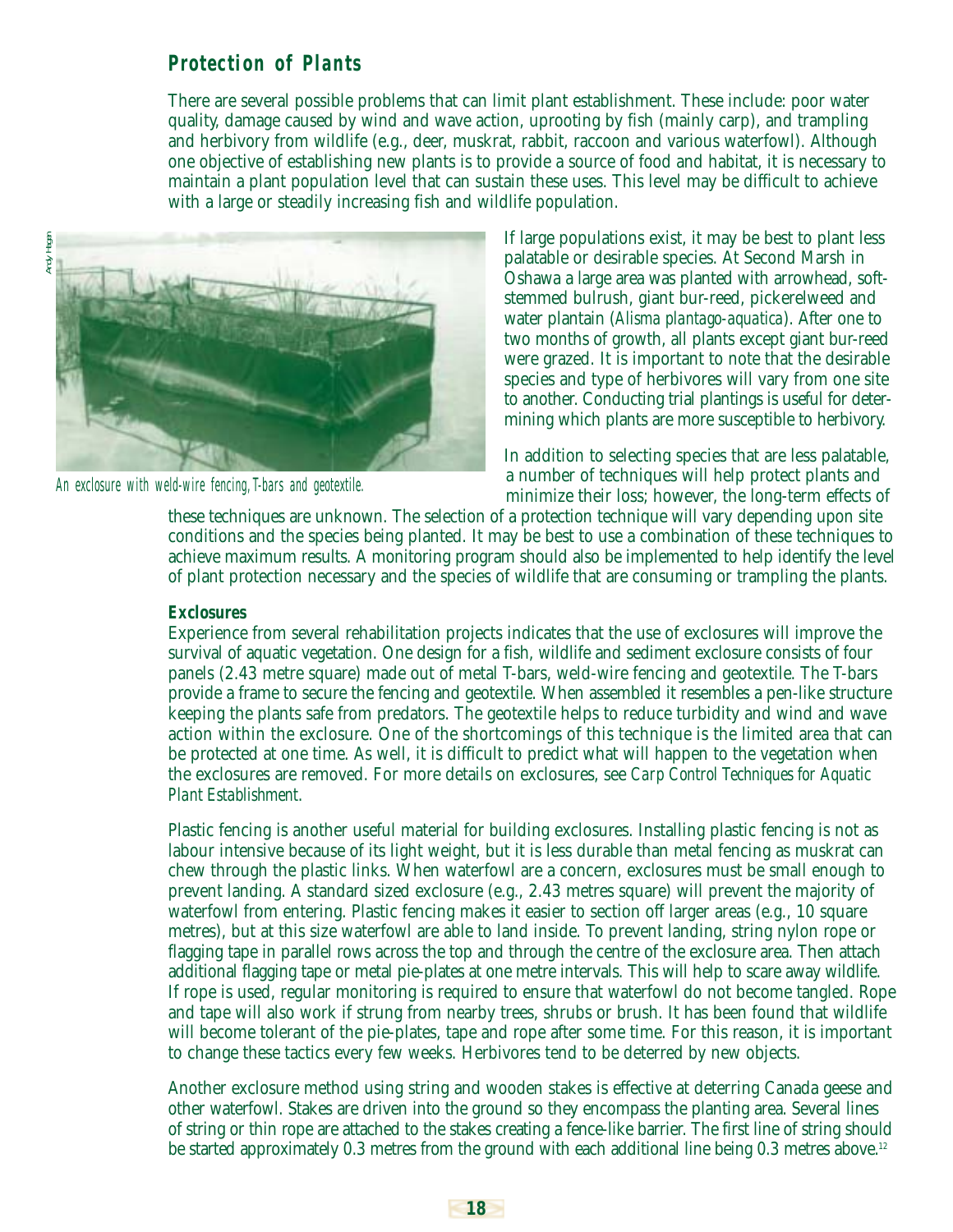#### *Christmas Trees and Brush Piles*

Christmas trees and brush piles are also useful for protecting aquatic plants. These trees are often available from municipal government roadside collection programs after the Christmas season. This technique involves randomly placing a single layer of trees throughout the entire planting area. There should be enough trees to cover approximately 75 per cent of the area. Positioning the trees during winter when the wetland is frozen will make it easier to manoeuvre around the planting area. When it comes time for planting, place the plants within and around the Christmas trees. The branches act as a barrier, inhibiting wildlife grazing and uprooting by carp. The trees also provide a means of trapping suspended sediments and seeds from nearby plants. This approach may not work well if there are strong currents or ice flows. As well, large areas may require fencing to limit movement of the trees.



Recycling Christmas trees at Second Marsh in Oshawa.

#### *Planting Design*

Another approach is to plant robust species in such a way that they protect more sensitive or palatable plants. The planting design is relatively simple. Less hardy species (e.g., arrowhead, water plantain) are completely surrounded in an exclosure like manner by more robust species such as cattails and giant bur-reed. These more durable plants protect the other species because they are more tolerant of a range of conditions including herbivory, trampling, poor water quality, and wind and wave action. Another strategy is to first establish the robust species, then place the other plants within and around the existing vegetation.

#### *Approaches Requiring Permits*

All of the above protection measures focus on excluding herbivores from areas with newly planted vegetation. Another approach to saving plants involves the removal or control of fish and wildlife populations. This generally consists of trapping for extermination or relocation and the destruction of nests or eggs. This type of protection requires permits or licensing from the government agency responsible for the species. It is important to note that direct control methods are controversial and may be opposed by various groups and organizations.

#### **Plant Maintenance**

Maintenance can be a costly expense which must be considered early in the planning stage. It largely depends on the size and complexity of the project site and who is involved. After planting maintenance may include removing undesirable species or building additional exclosures/barriers to inhibit vegetation herbivory or trampling. Selecting species that require as little care as possible and involving volunteers will help to lower costs.

# **Volunteers**

Working with volunteers to help grow and plant vegetation is an excellent way to involve the local community. Volunteers can also help reduce the costs of a restoration project by assisting with seed collecting, processing, growing, planting and monitoring wetland vegetation; however, the success of the project tasks depends on proper training. This will maximize seed viability and plant survival. Local naturalist groups, conservation organizations and schools are excellent places to recruit volunteers. It can also be beneficial to develop a long-term volunteer stewardship program. These programs are useful for organizing volunteers and keeping them up-to-date with the project.



A learning experience – young volunteers in action.

Do not over look the possibility of involving a local University or College. These institutions may have individuals with expertise and interest in these types of projects. Their research can help solve problems and determine the effectiveness of different techniques or the entire restoration project. It also provides an opportunity for students to obtain hands-on experience.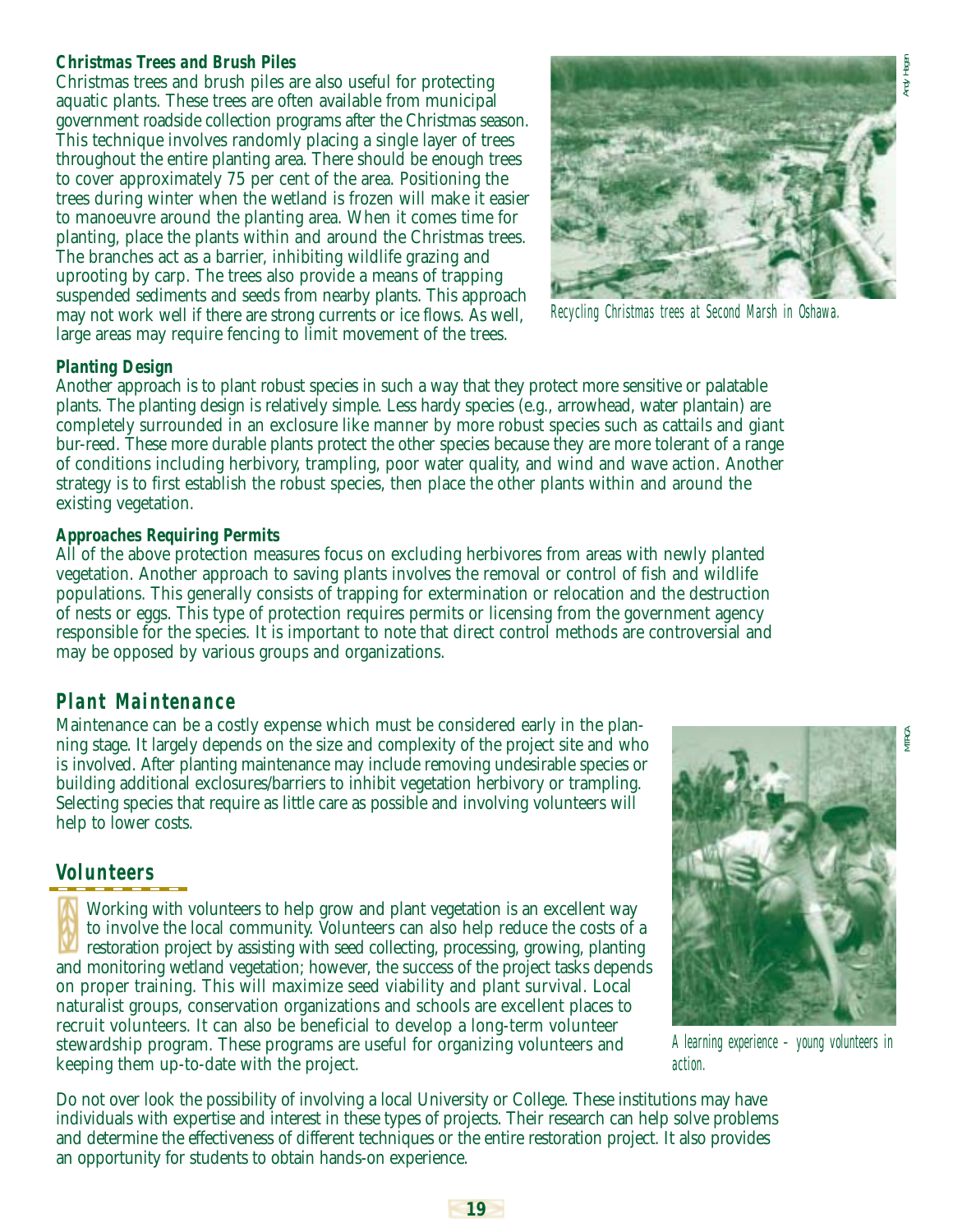## **A Final Thought**

*Wetland restoration is a complex process requiring a considerable amount of time, effort and planning. This guide identifies a number of issues to consider when establishing aquatic vegetation. Throughout this guide are references and contacts to people and organizations who can offer further assistance. Some of the best insight on plant establishment is available from individuals involved with wetland restoration projects. The guide also includes a list of references and resources for further assistance.*

*It is important to realize that planting is not always appropriate or the only option. Sometimes it is best to facilitate natural colonization. If planting is preferred, remember to use materials that are native, of local origin and plant them in suitable habitats. When obtaining plant material, be sure to limit any adverse effects on the donor site. Remember, it is best to collect seeds and have them grown at a nursery. Stay informed of other restoration projects in the local area to limit collection from the same sites and follow the plant material collection guidelines.* 

*Wetland restoration projects have the potential to involve various organizations and the surrounding community. Volunteers can help with collecting seeds, growing seedlings and planting. These types of projects help educate the community on the value of wetlands, build community support for their long-term protection and give individuals a personal connection to the community project. Above all, remember to have fun. The right attitude will get you through various dilemmas and help to ensure a successful project.*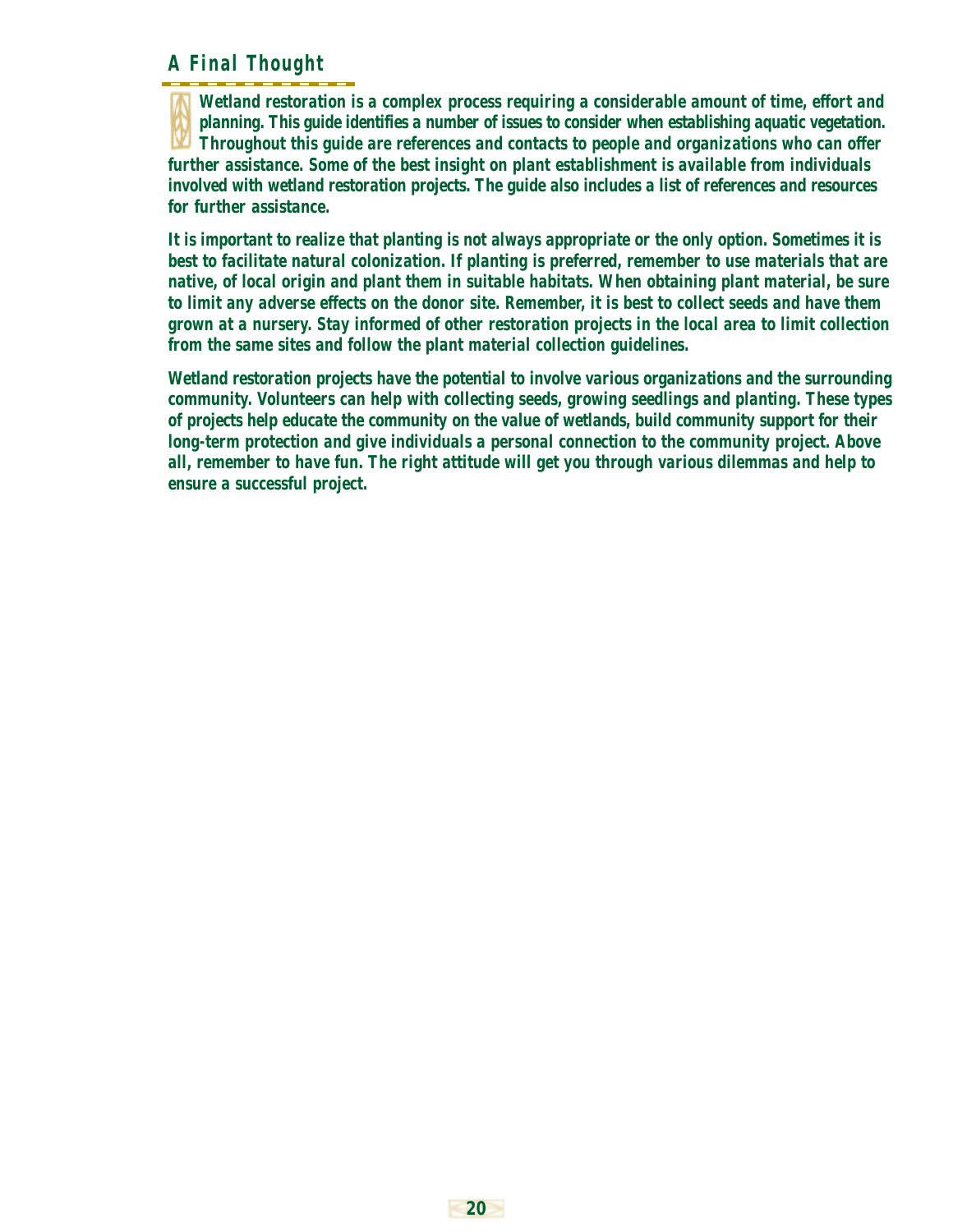#### **Common Marsh Plants**

#### *Emergent*:

water plantain *Alisma plantago-aquatica* swamp milkweed *Asclepias incarnata* sedges *Carex* spp. turtlehead *Chelone glabra* spike rushes *Eleocharis* spp. water horsetail *Equisetum fluviatile* wild blue flag *Iris versicolor* rushes *Juncus* spp. pickerelweed *Pontederia cordata* arrowhead *Sagittaria latifolia* hard-stemmed bulrush *Scirpus acutus* black bulrush *Scirpus atrovirens* softstem bulrush *Scirpus validus* giant bur-reed *Sparganium eurycarpum* cattails *Typha* spp. American brooklime *Veronica americana*

#### *Submergent:*

waterweed *Elodea canadensis*

#### *Floating-leaved:*

yellow water lily *Nuphar variegata* white water lily *Nymphaea odorata* water smartweed *Polygonum amphibium* variable-leaved pondweed *Pontamogeton gramineus* floating pondweed *Pontamogeton natans*

#### *Free-floating:*

common duck weed *Lemna minor* star duckweed *Lemna trisulca*

#### **Common Exotic Marsh Plants**

*Emergent:*

flowering-rush *Butomus umbellatus* great manna grass *Glyceria maxima* yellow flag *Iris pseudacorus* purple loosestrife *Lythrum salicaria* marsh cress *Rorippa amphibia* \*common reed grass *Phragmites australis*

#### *Submergent:*

#### *Floating-leaved:*

green fruited bur-reed *Sparganium chlorocarpum*

coontail *Ceratophyllum demersum* watermilfoil *Myriophyllum exalbescens* sago pondweed *Potamogeton pectinatus* pondweed *Potamogeton richardsonii* bladderworts *Utricularia vulgaris* tape grass *Vallisneria americana*

Spirodela polyrhiza

moneywort *Lysimachia nummularia*  $P$ halaris arundinacea

Eurasian watermilfoil *Myriophyllum spicatum* curly pondweed *Potamogeton crispus*

European frog-bit *Hydrocharis morsus-ranae* floating heart *Nymphoides peltatum*

*\* Species with both exotic and native genotypes. It is difficult to distinguish these genotypes from one another, therefore it is better to avoid planting this species.*

#### **21**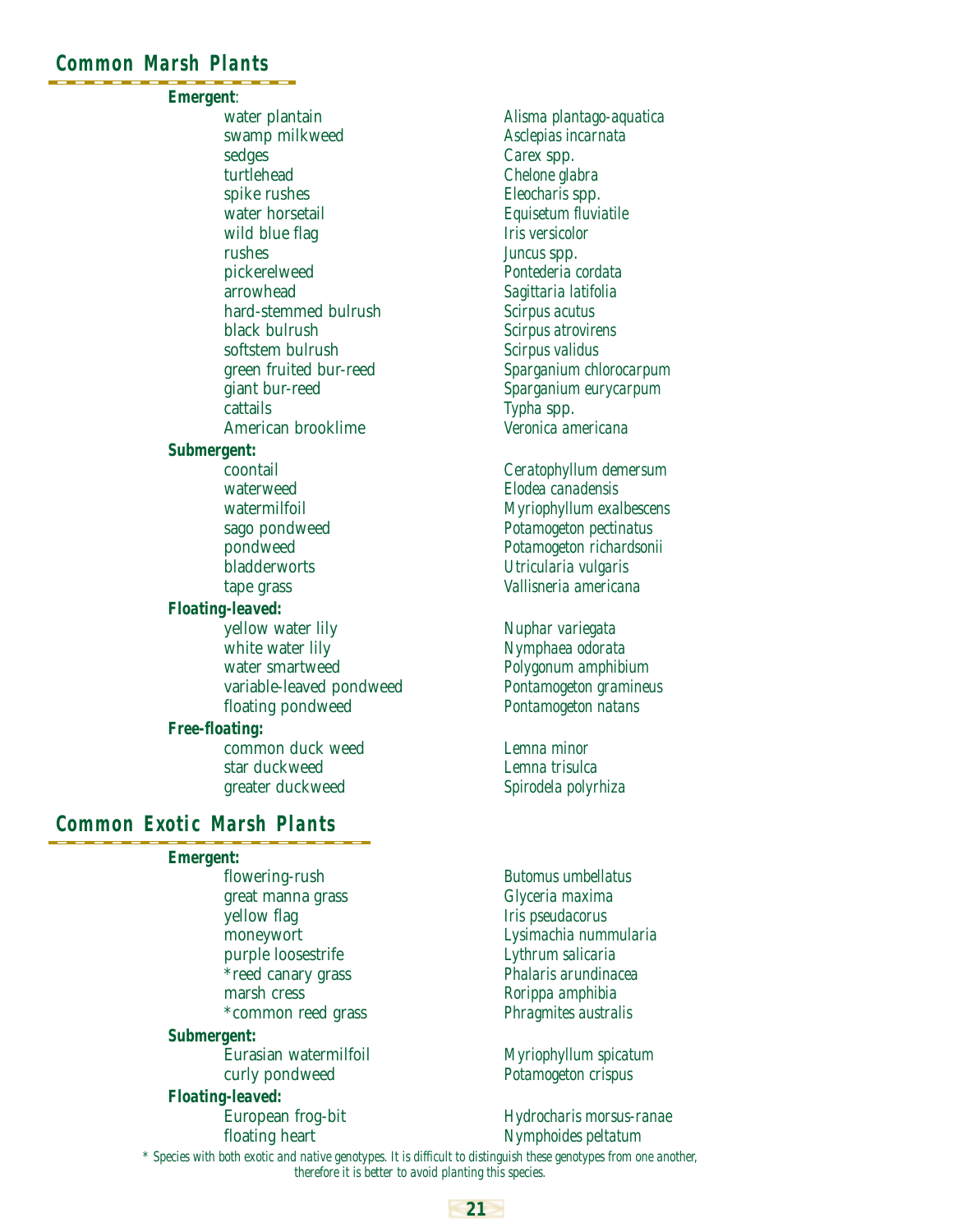# **Selected Growers of Native Aquatic Plants in Southern Ontario**

This is not intended to be a complete list of native aquatic plant growers. Check local area listings for additional growers.

*Big Creek Biota*, R.R. #1,Walsingham, Ontario, N0E 1X0. Tel: (519) 586-2603 Fax: (519) 586-2447. Big Creek Biota maintains an abundance of wetland species (all grown from seed) in various vegetative forms including: tree, shrub, emergent, submergent, floating-leaved, free-floating and seed. Big Creek Biota will custom collect and contract grow native seeds. As well, site analysis and consultation services are available.

*Chalk Lake Greenhouses*, R.R. #4, Uxbridge, Ontario, L9P 1R4. Tel/Fax: (905) 649-5384. Chalk Lake Greenhouses has several species of wet meadow, emergent, submergent and floating-leaved plants available. Chalk Lake will also contract grow seeds.

*Moore Water Gardens*, P.O. Box 70, R.R. #4, Port Stanley, Ontario, N5L 1J4. Tel: (519) 782-4052 Fax: 1-800-728-6324. Moore Water Gardens maintains several species of emergent, submergent and floating-leaved aquatic plants.

*Pterophylla*, R.R. #1, Walsingham, Ontario, N0E 1X0. Tel/Fax: (519) 586-3985. Pterophylla provides native, local southern Ontario wet meadow and riparian species. They also have expertise in restoration and collecting and contract growing native seeds.

*Picov's Water Garden Centre and Fishery*, 380 Kingston Road East, Ajax, Ontario, L1S 4S7.

Tel: 1-800-663-0300 Fax: (905) 686-2183. Picov's specializes in providing various species of herbaceous aquatic plants. All plants are propagated from seed and are available in many different forms. Contract growing is available. They also provide restoration and site analysis services.

*Royal Botanical Gardens*, 680 Plains Road West, Hamilton, Ontario, L8N 3H8. Tel: (905) 527- 1158 Fax: (905) 577-0375. The native aquatic plant nursery grows a variety of swamp, marsh and wet meadow species for restoration purposes. Seed is collected and grown on a contract basis. Consultation is sometimes available for wetland, forest and grassland restoration.

*(\*REMEMBER: Use local native plant material)* 

#### **References**

*(\*reference or resource provides information on planting techniques)*

**1.** Ontario Ministry of Natural Resources and Ontario Ministry of Municipal Affairs. 1992. Manual of Implementation Guidelines for the Wetlands Policy Statement. Toronto: Ontario Ministry of Natural Resources. p. 5.

*Available from: Ontario Ministry of Natural Resources, Natural Resources Information Centre, Room M1-73, Macdonald Block, 900 Bay Street, Toronto, Ontario, M7A 2C1. Tel: (416) 314-2000.*

**2.** Society for Ecological Restoration, Board of Directors. 1995. Definition of Ecological Restoration [working definition]. Madison: Society for Ecological Restoration.

*Available from: Society for Ecological Restoration, 1207 Seminole Highway - Suite B, Madison, WI 53711 USA Tel: (608) 262-9547. Email: ser@vms2.macc.wisc.edu*

**3.** \*U.S. Army Engineer Waterways Experiment Station, Environmental Laboratory. 1978. Wetland Habitat Development with Dredged Material: Engineering and Plant Propagation. Vicksburg: U.S. Army. p. 69. *Available from: National Technical Information Service at (703) 487-4650. ADA # 073493.*

**4.** Hammer, D. A. 1992. Creating Freshwater Wetlands. Boca Raton: Lewis Publishers. 298 pp. *Available from: Times Mirror Publishing, 130 Flaska Drive, Markham, Ontario, L6G 1B8. Tel: 1-800-268-4178.*

**5.** Hartmann, H. T., D. E. Kester and F. T. Davies. 1990. Plant Propagation, Principles and Practices. Englewood Cliffs: Prentice Hall. 647 pp.

*Available from: Prentice Hall, 539 Collier MacMillan Drive, Cambridge, Ontario, N1R 5W9. Tel: 1-800-567-3800.* 

**6.** Hartmann, H. T., D. E. Kester and F. T. Davies. 1990. Plant Propagation, Principles and Practices. Englewood Cliffs: Prentice Hall. 647 pp.

**7.** Environmental Concern Inc. Table from Wetland Mitigation course materials. pp. 13.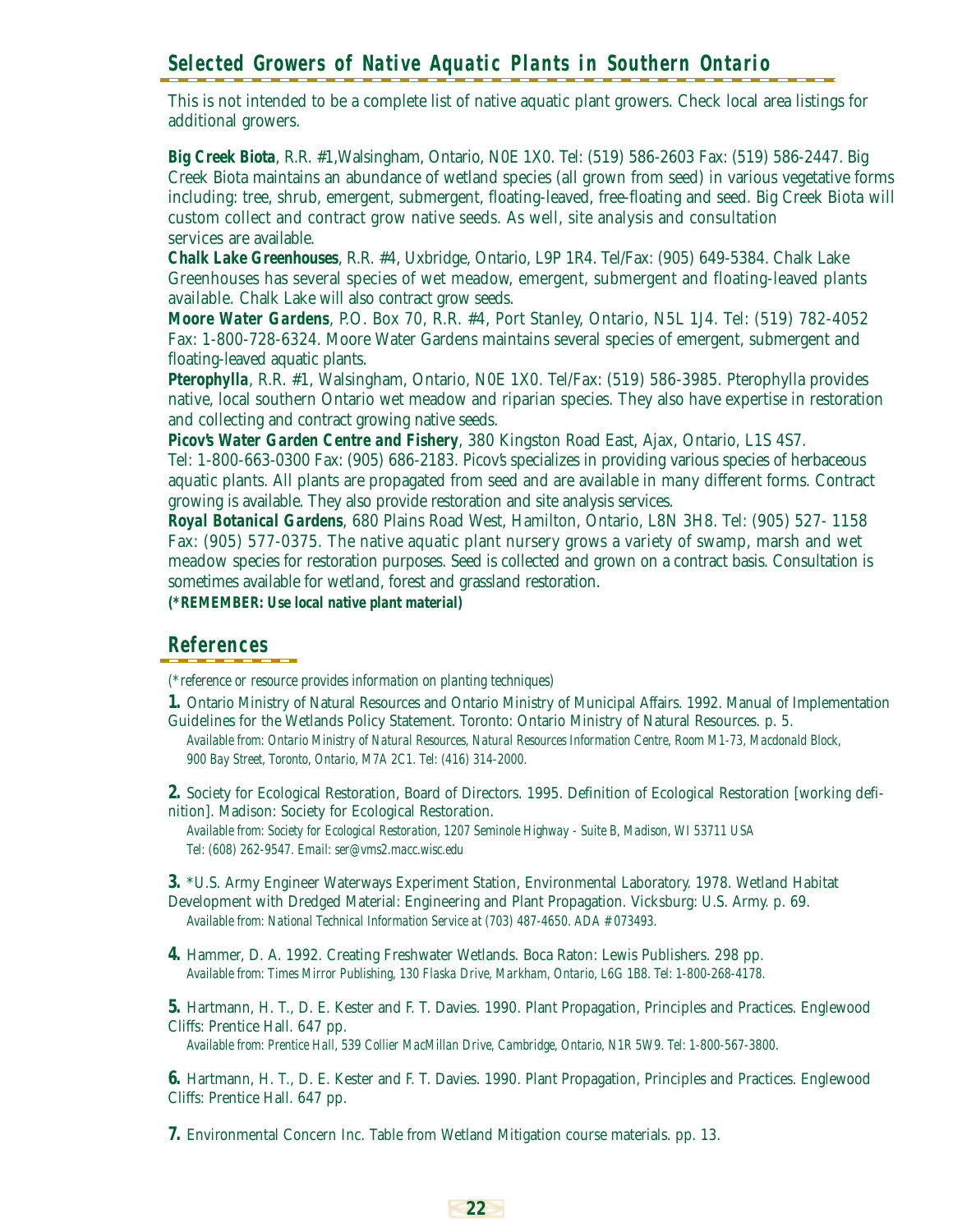**8.** U.S. Army Engineer Waterways Experiment Station, Environmental Laboratory. 1978. Wetland Habitat Development with Dredged Material: Engineering and Plant Propagation. Vicksburg: U.S. Army. p. 123.

**9.** Garbisch, E. W. 1996. The Do's and Don'ts of Wetland Planning. Wetland Journal. 8(1): 16-17.

**10.** \*McLachlin, D. and S. Muir. 1994. Feasibility of Habitat Restoration at Big Point Marsh, Lake St. Clair, Ontario. Barrie: Ducks Unlimited. p. 25.

*Available from: Ducks Unlimited, 566 Welham Road, Barrie, Ontario, L4M 6E7.*

**11.** Grillmayer, R. 1995. Transplanting Aquatic Vegetation in Collingwood Harbour. In: J. R. M. Kelso and J. H. Harting (Editors). Methods of Modifying Habitat to Benefit the Great Lakes Ecosystem. Canadian Institute for Scientific and Technical Information Occasional Paper No. 1. Ottawa: National Research Council of Canada. p. 77. *Available from: Subscription Office, Research Journals, CISTI, NRCC, Building M-55, 1200 Montreal Rd. Ottawa, Ontario,* 

*K1A 0R6. Tel: (613) 993-9084. Email: research.journals@nrc.ca*

**12.** Bowers, J. K. 1995. Innovations in Tidal Marsh Restoration, The Kenilworth Marsh Account. Restoration and Management Notes. 13(2): 155-161.

#### **Resources**

Chow-Fraser, P. and L. Lukasik. 1995. Cootes Paradise Marsh: Community Participation in the Restoration of a Great Lakes Coastal Wetland. Restoration and Management Notes 13(2): 183-189.

\*Daigle, J. and D. Havinga. 1996. Restoring Nature's Place: A Guide to Naturalizing Ontario Parks and Greenspace. Toronto: Ontario Parks Association and Ecological Outlook Consulting.

*Available from: Ontario Parks Association, 1185 Eglinton, Avenue, East, Suite 404, North York, Ontario, M3C 3C6. Tel: (416) 426-7157.* 

Dushenko, W., A. Crowder and B. Cameron. 1990. Revegetation in the Bay of Quinte, Lake Ontario: Preliminary Lab and Field Experiments. In: J. Kusler and R. Smardon (Editors). Proceedings: International Wetland Symposium, Wetlands of the Great Lakes. May 16-19, 1990. Niagara Falls, New York. pp. 245-254.

Environment Canada. 1996. Carp Control Techniques for Aquatic Plant Establishment [fact sheet]. Downsview: Environmental Conservation Branch - Ontario Region.

*Available from: Great Lakes 2000 Cleanup Fund, P.O. Box 5050, 867 Lakeshore Road, Burlington, Ontario, L7R 4A6. Tel: (905) 336-6276.*

Fassett, N. 1957. A Manual of Aquatic Plants. Madison: The University of Wisconsin Press. 504 pp. *Available from: University of Toronto Bookstore, 214 College Street, Toronto, Ontario, M5T 3A1. Tel: (416) 978-7921.* 

Gosselin, H. and B. Johnson. 1995. The Urban Outback ~ Wetlands for Wildlife: A Guide to Wetland Restoration and Frog-friendly Backyards. Scarborough: Metro Toronto Zoo. 89 pp. *Available from: Metro Toronto Zoo, 361 A Old Finch Avenue, Scarborough, Ontario, M1B 5K7.*

Hough Woodland Nayler Dance Ltd. and Gore and Storrie Ltd. 1995. Restoring Natural Habitats, A Manual for Habitat Restoration in the Greater Toronto Bioregion. Toronto: Waterfront Regeneration Trust. 179 pp. *Available from: Waterfront Regeneration Trust, 207 Queen's Quay West, Suite 580, P.O. Box 129, Toronto, Ontario. Tel: (416) 314-9490.* 

Kent, D. M. 1994. Applied Wetlands Science and Technology. Boca Raton: Lewis Publishers. 436 pp. *Available from: Times Mirror Publishing, 130 Flaska Drive, Markham, Ontario, L6G 1B8. Tel: 1-800-268-4178.*

Kentula, M. E., R. P. Brooks, S. E. Gwin, C. C. Holland, A. D. Sherman and J. C. Sifneos. 1993. An Approach to Improving Decision Making in Wetland Restoration and Creation. Boca Raton: C. K. Smoley Inc. 151 pp. *Available from: Times Mirror Publishing, 130 Flaska Drive, Markham, Ontario, L6G 1B8. Tel: 1-800-268-4178.*

\*Luttenberg, D., D. Lev and M. Feller. 1993. Native Species Planting Guide for New York City and Vicinity. New York: Natural Resources Group, City of New York Parks and Recreation. 127 pp. *Available from: 830 5th Avenue, New York, New York, 10021. Tel: (212) 360-1417.*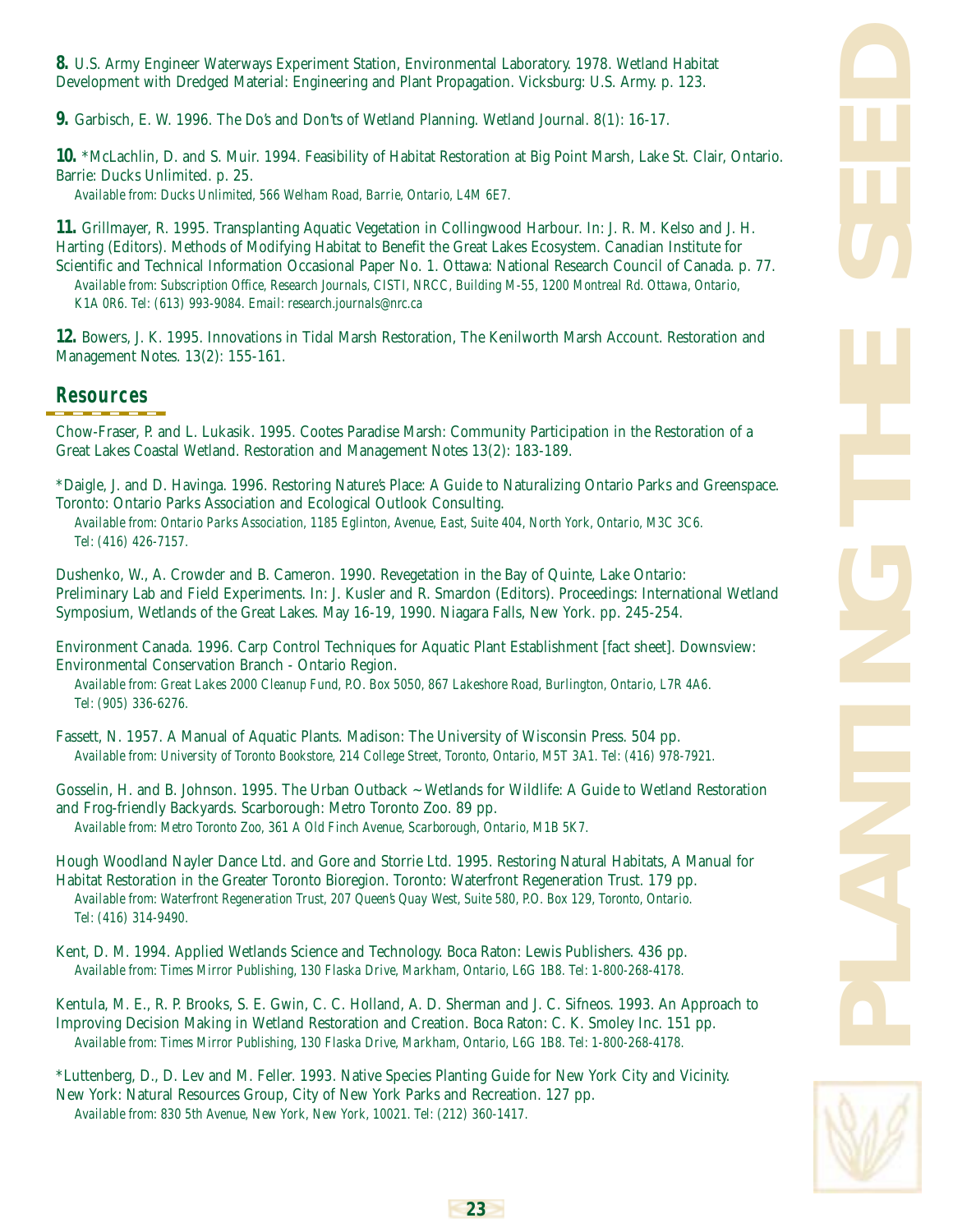McHattie, B., M. Taylor, D. Hoysak, C. Seburn, D. Seburn, D. Dennis, C. A. Bishop, P. J. Ewins and D. V. Weseloh. 1995. Habitat Rehabilitation in the Great Lakes - Techniques for Enhancing Biodiversity. Toronto: Environmental Conservation Branch - Ontario Region.

*Available from: Environment Canada, Environmental Conservation Branch, 4905 Dufferin Street, Downsview, Ontario, M3H 5T4. Tel: (416) 739-5829. Also available from: http://www.on.ec.gc.ca/search/metadata.cfm?ID=121&Lang=e*

Morgan, J. P., D. R. Collicutt and J. D. Thompson. 1995. Restoring Canada's Native Prairies, A Practical Manual. Argyle: Prairie Habitats. 84 pp.

*Available from: Ontario Ministry of Natural Resources, 1023 Richmond Street, Chatham, Ontario, N7M 5J5. Tel: (519) 354-7340.*

Padgett, D. J. and E. C. Garrett. 1994. Foreign Plant Stock. Restoration and Management Notes. 12(2):168-171.

\*Payne, N. F. 1992. Techniques for Wildlife Habitat Management of Wetlands. New York: McGraw-Hill Inc. 549 pp. *Available from McGraw-Hill Ryerson, 300 Water Street, Whitby, Ontario, L1N 9B6. Tel: 1-800-565-5758.*

\*Thunhorst, G. A. 1993. Wetland Planting Guide for the Northeastern United States - Plants for Wetland Creation, Restoration and Enhancement. St. Michaels: Environmental Concern Inc. 179 pp.

*Available from: Environmental Concern, PO Box 210 West Chew Avenue, St. Michaels, Maryland, 21663. Tel: (410) 745-9620.*

Vincent, J. 1994. Toronto Waterfront Habitat Rehabilitation Pilot Projects: Technical Report: 1993. Downsview: Toronto and Region Conservation Authority. 65 pp.

*Available from: Toronto and Region Conservation Authority, 5 Shoreham, Downsview, Ontario, M3N 1S4. Tel: (416) 661-6600.*

White, D. J., E. Haber and C. Keddy. 1993. Invasive Plants of Natural Habitats in Canada. Ottawa: Habitat Conservation Branch. 121 pp.

*Available from: Environment Canada, Water and Habitat Conservation Branch, Canadian Wildlife Service, Ottawa, Ontario, K1A 0H3.*

#### **Journals / Newsletters / World Wide Web Sites (www)**

Restoration and Management Notes. Published for the University of Wisconsin-Madison Arboretum. *Available from: Journal Division, 114 N. Murray Street, Madison, WI 53715. Tel: (608) 262-9547. Web site: http://www.wisc.edu/arboretum/rmn/homepage.html*

Restoration Ecology. Journal for the Society of Ecological Restoration. *Available from: Society of Ecological Restoration, University of Wisconsin, Madison Arboretum, 1207 Seminole Highway, Madison, WI 53711, U.S.A. Tel: (608) 262-9547.*

Society for Ecological Restoration News. The Quarterly Newsletter of the Society for Ecological Restoration. *Available from: Society of Ecological Restoration, 1207 Seminole Highway - Suite B, Madison, WI 53711 USA, Tel: (608) 262-9547. Email: ser@vms2.macc.wisc.edu, Web site: http://nabalu.flas.ufl.edu/ser/serhome.html*

Society for Ecological Restoration Ontario News. The Newsletter of the Ontario Chapter of the Society for Ecological Restoration.

*Available from: Society for Ecological Restoration, University of Wisconsin, Madison Arboretum, 1207 Seminole Highway - Suite B, Madison, WI 53711 USA, Tel: (608) 262-9547. Email: ser@vms2.macc.wisc.edu*

Wetlands. The Journal of the Society of Wetland Scientists. *Available from: Society of Wetland Scientists, 810 E. Tenth Street, PO Box 1897, Lawrence, KS 66044-8897, USA* 

*Tel: (913) 843-1221. Fax: (913) 843-1274.*

Wetland Journal - Research, Restoration, Education. *Available from: Environmental Concern Inc. PO Box P, 210 West Chem Avenue, St. Michaels, Maryland, 21663. Tel: (410) 745-9620. E-mail: econcern@skipjack.bluecrab.org*